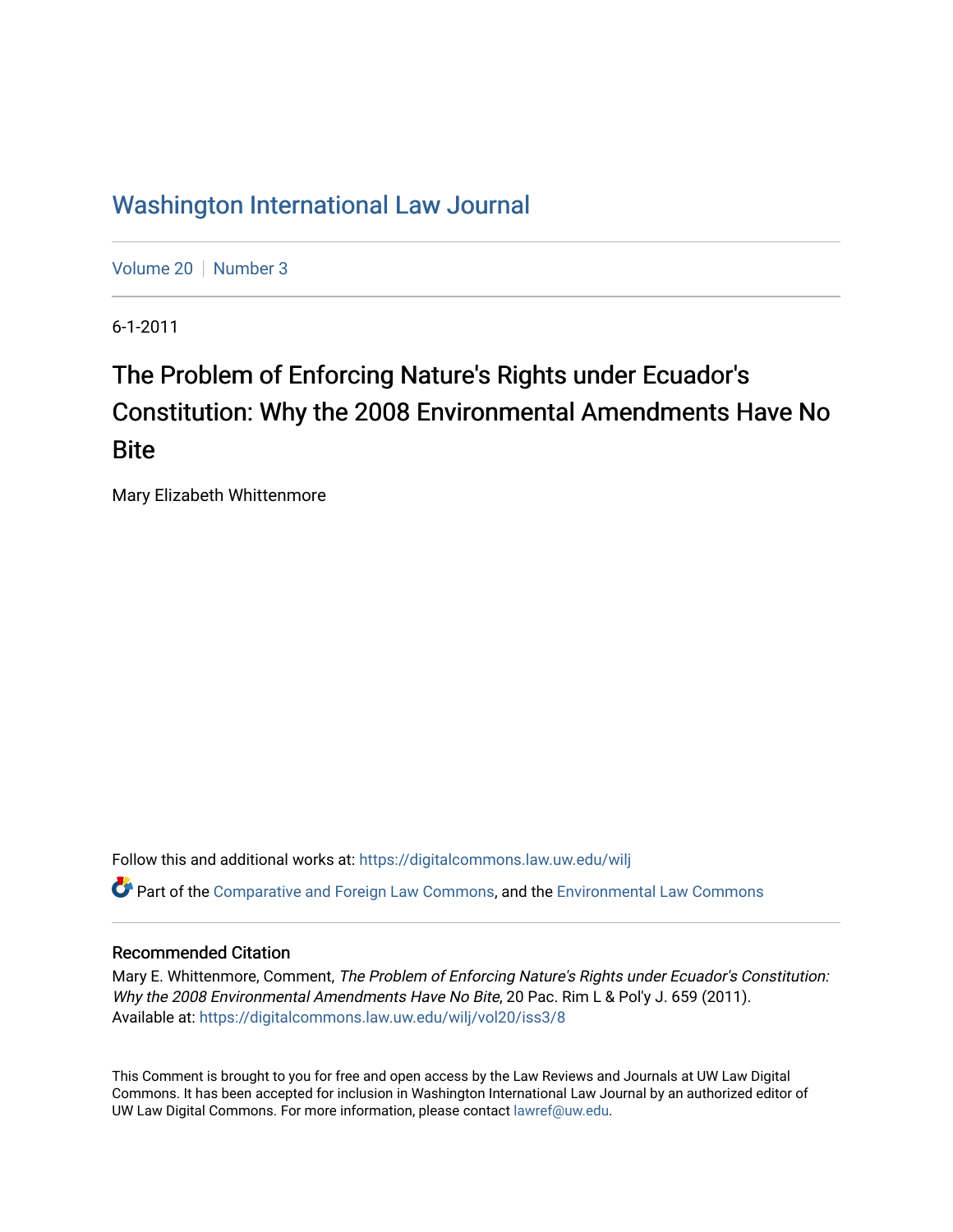### **THE PROBLEM OF ENFORCING NATURE'S RIGHTS UNDER ECUADOR'S CONSTITUTION: WHY THE 2008 ENVIRONMENTAL AMENDMENTS HAVE NO BITE**

### **Mary Elizabeth Whittemore†**

*Abstract*: In 2008, Ecuador became the first nation to give rights to nature when it ratified constitutional amendments (new articles 71-74) that grant the environment the inalienable right to exist, persist, and be respected. Environmentalists hope Ecuador's amendments will lead to improvement in a country devastated by resource exploitation, and that other countries will follow. Yet, many wonder whether the amendments will be enforced. This comment argues that—all things considered—successful execution of the amendments is unlikely. Ecuador's President has not demonstrated a sincere intention or ability to implement the amendments. Further, plaintiffs who sue under the amendments face significant legal barriers, such as Ecuador's lack of a standing doctrine and a history of judicial corruption and dysfunction. To counteract these problems, Ecuador should grant lifetime tenure to its constitutional court judges, codify a standing doctrine, create an independent enforcement body, and create an independent environmental tribunal with criminal contempt power.

#### I. INTRODUCTION

"We're making history! Onward!" Ecuador's President Rafael Correa rejoiced in late September 2008.<sup>1</sup> President Correa was celebrating the news that voters had approved Ecuador's new Constitution.<sup>2</sup> He called the vote a "historic victory" and promised that it would incite "rapid, profound change" in Ecuador,  $3$  an economically and politically fragile<sup>4</sup> equatorial country on the Pacific coast of South America. This new Constitution promises many new rights, but it has primarily caught international attention because Ecuador is now the first nation in the world

 <sup>†</sup> J.D. Candidate at the University of Washington School of Law, Class of 2012. Many thanks to Professor Gregory Hicks for his invaluable feedback, the staff of the *Pacific Rim Law & Policy Journal* for

Ecuadoreans Back New Constitution, BBC NEWS (Sept. 29, 2008), http://news.bbc.co.uk/2/hi/7640704.stm. 2

<sup>&</sup>lt;sup>2</sup> Simon Romero, *President Wins Support for Charter in Ecuador*, N.Y. TIMES (Sept. 28, 2008), http://www.nytimes.com/2008/09/29/world/americas/29ecuador.html.

<sup>&</sup>lt;sup>3</sup> New Ecuador Constitution Includes Gay Rights Guarantees, THE ASSOCIATED PRESS (Sept. 29, 2008), http://www.365gay.com/news/new-ecuador-constitution-includes-gay-rights-guarantees/. 4

WORLD BANK, OPERATIONS EVALUATION DEPARTMENT, EVALUATIONS OF THE WORLD BANK GROUP'S ACTIVITIES IN THE EXTRACTIVE INDUSTRIES: BACKGROUND PAPER: ECUADOR COUNTRY CASE STUDY 1-2 (2003).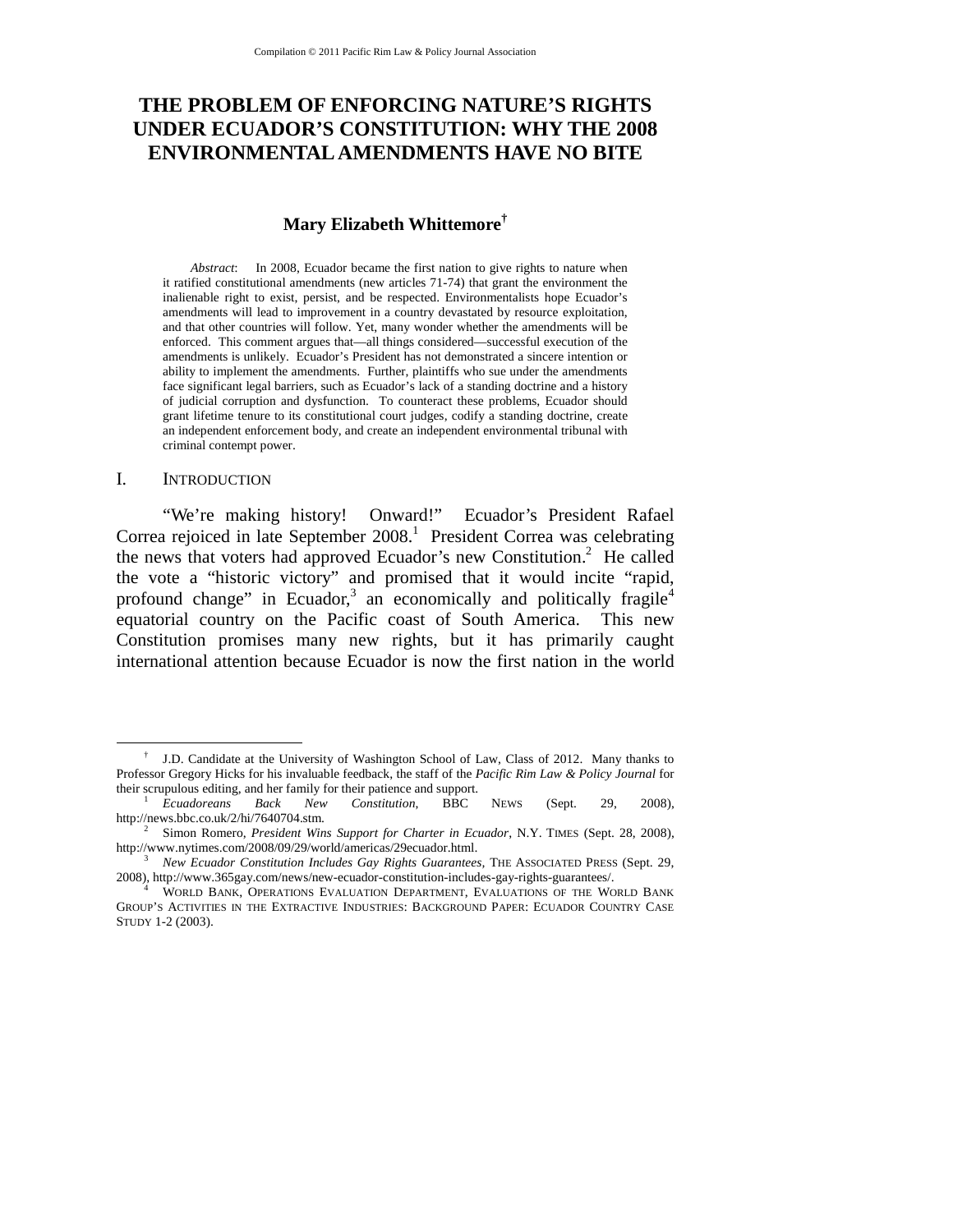to grant inalienable, substantive rights to nature.<sup>5</sup>

Other constitutions express commitment to environmental value, <sup>6</sup> but an anthropocentric<sup>7</sup> format is more typical. Ecuador, by contrast, now treats the environment as a right-bearing entity alongside and equal to humans. These provisions represent a shift in Ecuador (and perhaps Latin America generally) from an exclusively anthropocentric view of environmental rights to a more eco-centric view $\delta$  and have led some commentators to dub Ecuador's Constitution the "most progressive in the world."<sup>9</sup>

Specifically, the new articles grant the environment the inalienable right to exist, persist, regenerate, and be respected.<sup>10</sup> They also guarantee Ecuadorean citizens the right to sue for enforcement of these rights.<sup>11</sup> Much of the attention the provisions have received has been cautiously positive; observers want to see how constitutional rights for nature may be enforceable and in what types of legal proceedings.<sup>12</sup> Will they have what the legal community calls "teeth" in court? Will other countries follow?

It is significant that Ecuador is the first country in the world to codify such novel constitutional mandates. Ecuador is home to at least eight groups of indigenous peoples, over thirteen million hectares of tropical rain forest in the Amazon basin, $^{13}$  and the treasured Galápagos Islands. Unfortunately, Ecuador is also home to an environmentally devastating oil industry that has

 $\frac{1}{5}$  CONSTITUTIÓN POLITICA DE LA REPÚBLICA DEL ECUADOR, art. 56-60, *available at*  http://pdba.georgetown.edu/Constitutions/Ecuador/ecuador08.html#mozTocId64283 [hereinafter CONST. ECUADOR].<br><sup>6</sup> Out of approximately 190 nations in the world, the constitutions of 117 mention protection of the

environment or natural resources. EARTH JUSTICE, ENVIRONMENTAL RIGHTS REPORT: HUMAN RIGHTS AND THE ENVIRONMENT 37 (2005), available at http://www.earthjustice.org/library/references/2005\_ ENVIRONMENTAL\_RIGHTS\_REPORTrev.pdf. 7

An anthropocentric (or "homocentric") format grants environmental rights to human beings. *See*  Carolyn Merchant, *Environmental Ethics and Political Conflict: A View from California*, 12 ENV. ETHICS

<sup>1, 52-57 (1990).</sup> **8** *See* Christopher D. Stone, Should Trees Have Standing? Law, Morality and the ENVIRONMENT 164 (3d ed. 2010); Merchant, *supra* note 7, at 56; Myrl L. Duncan, *The Rights of Nature: Triumph for Holism or Pyrrhic Victory?* 31 WASHBURN L. J. 61, 67 (1992). 9 *See, e.g.,* Clare Kendall, *A New Law of Nature*, THEGUARDIAN.CO.UK (Sept. 24, 2008),

http://www.guardian.co.uk/environment/2008/sep/24/equador.conservation; *cf.* David Takacs, Note, *The Public Trust Doctrine, Environmental Human Rights, and the Future of Private Property*, 16 N.Y.U. ENVTL. L. J. 711, 730 (2008) (positing that South Africa's Constitution may be the world's most

progressive).<br>
<sup>10</sup> CONST. ECUADOR, *supra* note 5, at art. 71.<br>
<sup>11</sup> Id.<br>
<sup>22</sup> See, e.g., Kendall, *supra* note 9.<br>
<sup>13</sup> Judith Kimerling, *Disregarding Environmental Law: Petroleum Development in Protected Natural Areas and Indigenous Homelands in the Ecuadorean Amazon,* 14 HASTINGS INT'L & COMP. L. REV. 849, 849 (1991).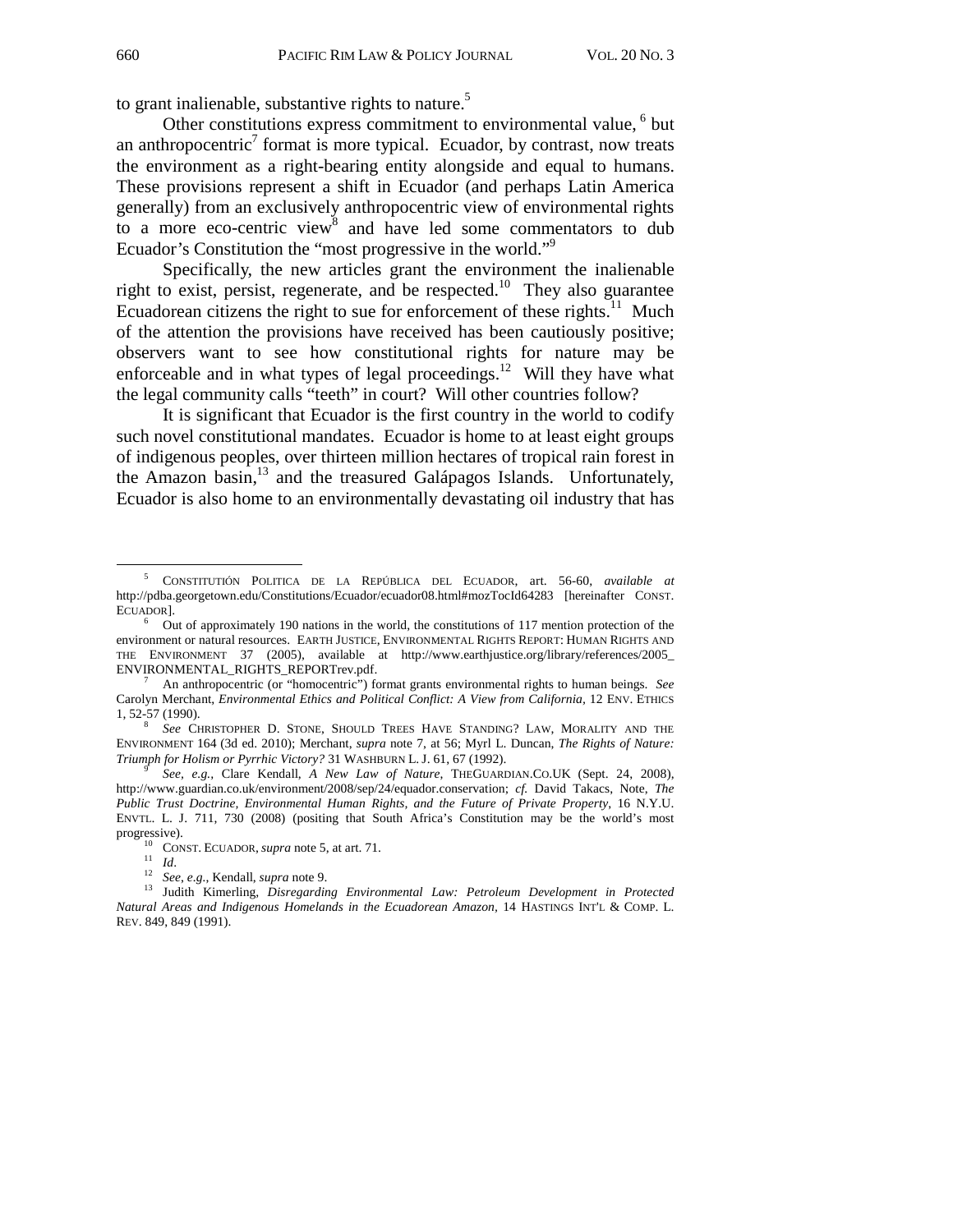caused vast deforestation in the Amazon, $14$  contaminated water, and rampant illness.<sup>15</sup> In sum, it is not difficult to say that no country needs this amendment more than Ecuador.

However, it remains unclear whether President Correa intends to implement these changes, or even has the resources necessary to do so. As illustrated by the fact that President Correa is Ecuador's eighth president in ten years,<sup>16</sup> the last few decades of Ecuador's government is best characterized by turmoil.<sup>17</sup> The question of the amendments' likelihood of success therefore provides an opportunity to examine the chances of fair environmental adjudication in Ecuador and its government's practical ability to implement change.

This comment examines the principal factors affecting Ecuador's ability to execute these unique amendments and argues that, all things considered, successful execution of the environment provisions is unlikely in Ecuador's legal and political environment. Part II discusses the political barriers that hinder execution of the environmental provisions of the new Constitution—namely, a lack of government accountability and doubts about President Correa's intention and ability to implement his promises. Part III addresses the legal barriers to implementation: procedural confusion over standing and concerns with the structure and past corruption in Ecuador's constitutional court. Finally, Part IV suggests some ways that Ecuador could counteract these political and legal barriers and improve the likelihood of successful implementation. Specifically, Ecuador needs to award lifetime tenure to its constitutional court judges, codify its standing doctrine, and create of an independent body for enforcement of environmental court rulings.

<sup>&</sup>lt;sup>14</sup> Ecuador's deforestation rate is the highest in Latin America: it loses about 200,000 hectares per year, and in 2009, it had less than half its original forest. *See* Daniel V. Ortega-Pacheco & Inés M. Manzano-Torres, *Institutional Change and Climate Policy in Ecuador* 6 (2009) (forthcoming in IMPLEMENTING THE CLEAN DEVELOPMENT MECHANISM: LEGAL AND INSTITUTIONAL CHALLENGES (M. Mehling, A. Merrill, & K. Upston-Hooper eds. 2011)).<br><sup>15</sup> Kimerling, *supra* note 13, at 849 (summarizing the contamination that resulted from Texaco's

operations in the Amazon); *see also* Kendall, *supra* note 9 (describing the contamination as the "Amazonian Chernobyl"). In February 2011, an Ecuadorean court ended a seventeen-year lawsuit when it ordered Chevron to pay more than \$9 billion in damages for polluting Ecuador's Amazon jungle. Chevron inherited the lawsuit when it acquired Texaco. Clifford Krauss & Simon Romero, *Ecuador Judge Orders Chevron to Pay \$9 Billion*, N.Y. TIMES, at A4 (Feb. 14, 2011),

http://www.nytimes.com/2011/02/15/world/americas/15ecuador.html?scp=2&sq=Texaco&st=cse. 16 Daniel Schweimler, *Ecuador: New Hopes and Challenges*, BBC NEWS (Apr. 16, 2007), http://news.bbc.co.uk/2/hi/americas/6561961.stm; Simon Romero, *Ecuador Vote: Leader Forges Middle Road Among Leftists*, N.Y. TIMES (Nov. 28, 2006), http://query.nytimes.com/gst/fullpage.html?res=9A04E4D7103EF93BA15752C1A9609C8B63&pagewante d=all 17 *See infra* Part III.C.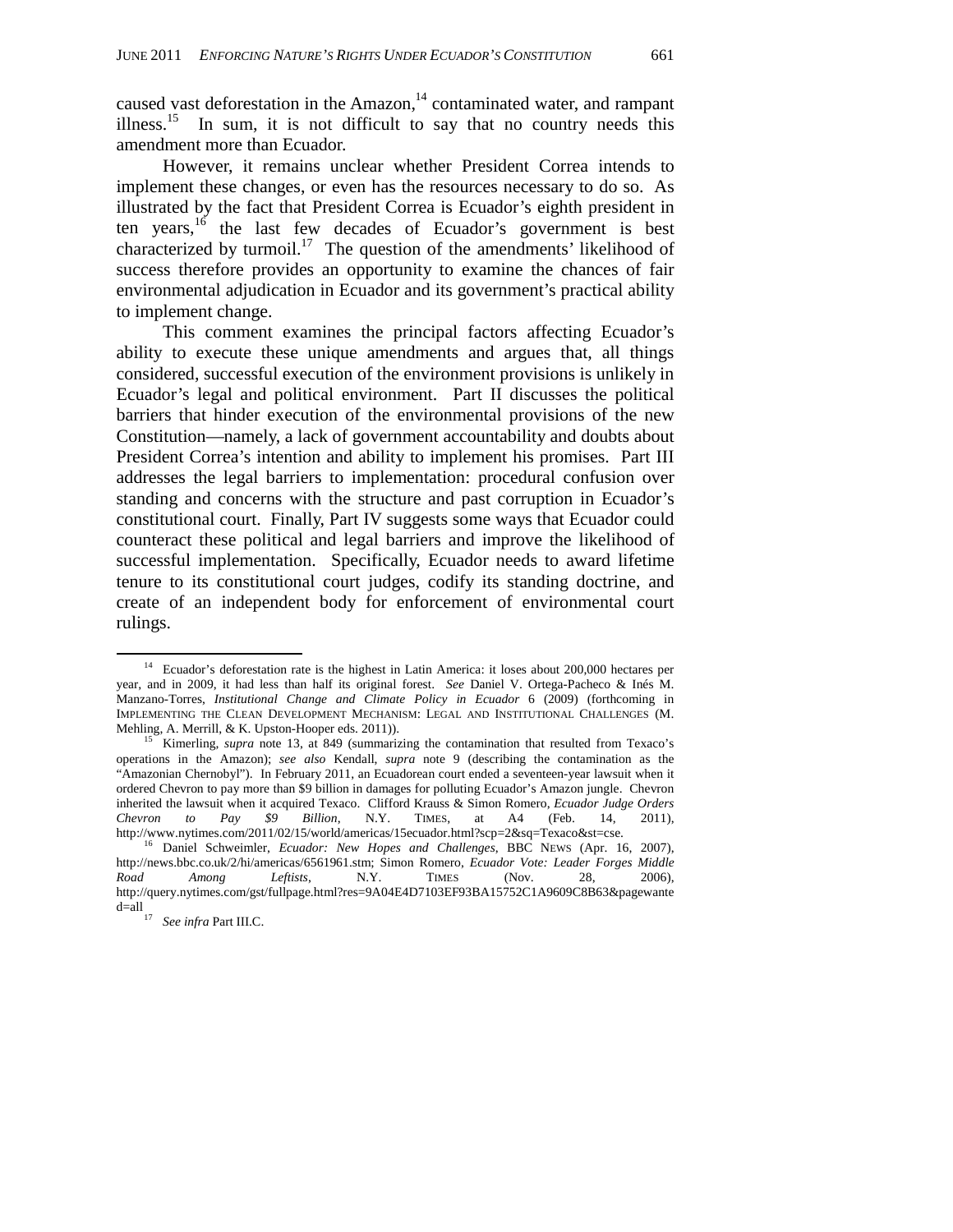II. THE AMENDMENTS WILL REMAIN MERE LIP SERVICE UNTIL PRESIDENT CORREA SHOWS A SINCERE ABILITY AND INTENTION TO IMPLEMENT **THEM** 

 A major problem with Ecuador's new environmental provisions is the uncertainty over the executive's ability and intention to implement them. The turnover rate in Ecuador's executive has been so high in recent years that, as mentioned above, eight presidents have taken office in the span of a decade.<sup>18</sup> Therefore, an analysis of the new amendments' chances of success must properly account for the instability of the branch that created them.

The amendments were President Correa's brainchild; he proposed the new Constitution as part of his presidential campaign<sup>19</sup> for "change."<sup>20</sup> However, the extreme volatility of Ecuador's executive leaves the new provisions vulnerable to neglect by current and future executives. Considering Ecuador's rapid presidential turnover in the past decade, it is unclear how long President Correa will remain in office. It is likewise unclear whether his successors will enforce the amendments, ignore them, or annul them with another constitutional amendment. In this political climate where constitutional amendments are commonplace<sup>21</sup> and presidencies fleeting, the success of the amendments in future executive administrations hinges on their initial treatment by the current administration. However, President Correa's recent behavior contradicts his supposed good intentions and implies that he lacks a sincere intention to implement the amendments.<sup>22</sup>

### *A. Correa Has a Track Record of Choosing Profit Over Pachamama*

 How will President Correa implement his many promises and simultaneously keep the country economically afloat? Although President Correa has expressed support for the indigenous plaintiffs suing Texaco over environment concerns, $^{23}$  his actions in other arenas have been inconsistent with the amendments, earning him a reputation as an "ambivalent

<sup>&</sup>lt;sup>18</sup> Schweimler, *supra* note 16; Romero, *supra* note 16.<br><sup>19</sup> Agustín Grijalva, Courts and Political Parties: The Politics of Constitutional Review in Ecuador<br>150 (2010) (unpublished Ph.D. dissertation, Univ. of Pittsbur

<sup>&</sup>lt;sup>20</sup> Catherine Conaghan & Carlos de la Torre, *The Permanent Campaign of Rafael Correa: Making* 

*Ecuador's Plebiscitary Presidency*, 13(3) PRESS/POLITICS 272, 278 (2008).<br><sup>21</sup> The 2008 Constitution is Ecuador's twentieth. Jose Luis Cordeiro, *Latin America: Constitution Crazy*, *LATIN* BUSINESS *CHRONICLE* (Oct. 6, 2 *Crazy*, LATIN BUSINESS CHRONICLE http://www.latinbusinesschronicle.com/app/article.aspx?id=2799.

http://www.latinbusinesschronicle.com/app/article.aspx?id=2799. 22 *See infra* Part II.B.1-2. 23 Nikolas Kozloff, *Ecuador's Rafael Correa: Copenhagen Climate Hero or Environmental Foe?*, http://www.sosyasuni.org/en/index.php?option=com\_content&view=article&id=137&catid=1&Itemid=34.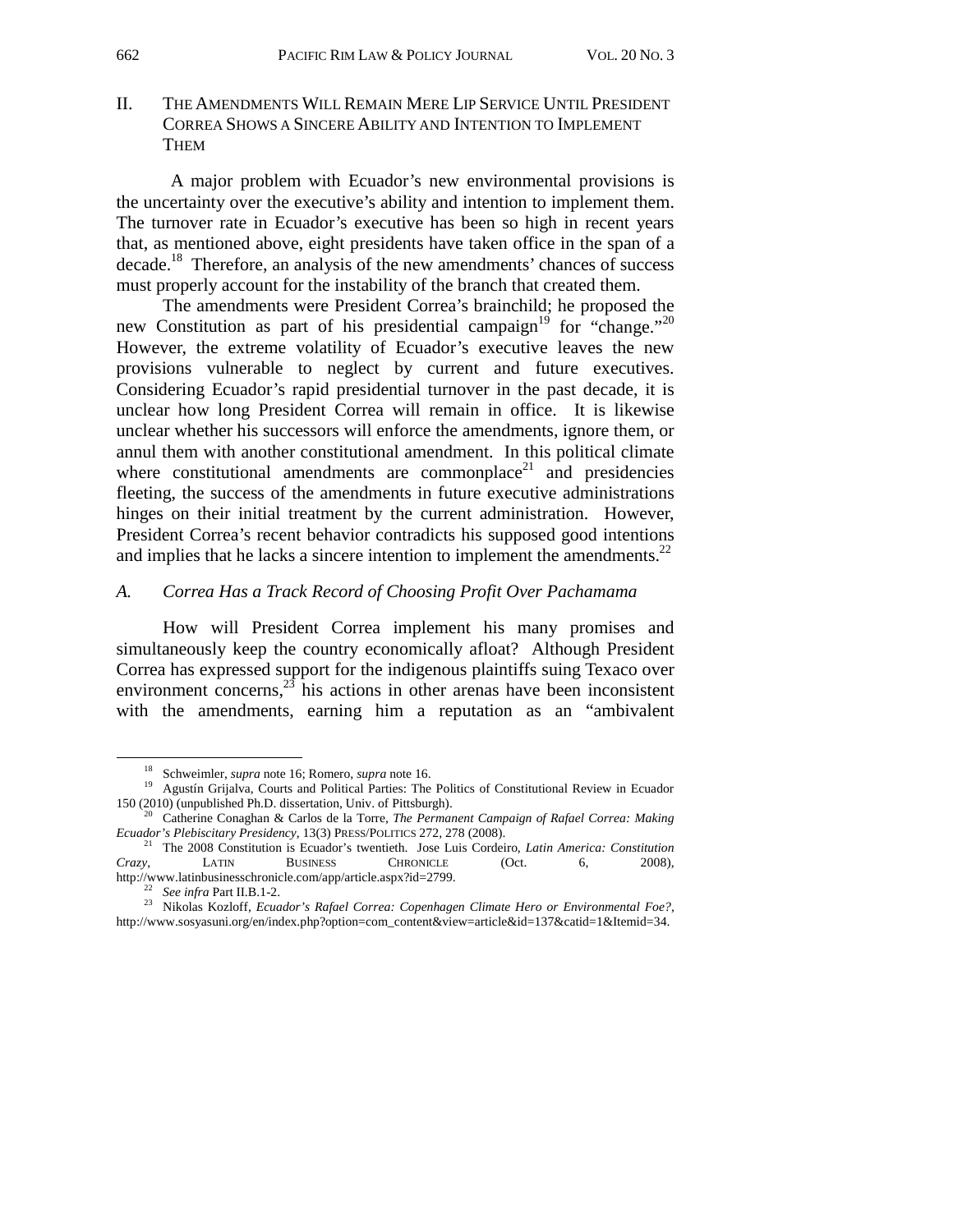environmentalist."<sup>24</sup> President Correa has tough choices to make, considering Ecuador's economy survives mainly off its extractive industries. In 2008, oil and mining comprised 26.8%—by far the biggest chunk—of Ecuador's GDP, $^{25}$  so approximately one-third of Ecuador's spending budget comes from petroleum products.<sup>26</sup> The country needs this income: almost half its population lives below the poverty line.<sup> $27$ </sup> President Correa seems to approach the role of extractive industries in the national economy with pragmatism. In a 2009 radio address, he commented, "It is absurd that some want to force us to remain like beggars sitting atop a bag of gold."<sup>28</sup>

However, the same industries bringing Ecuador profit are also polluting it—a situation that now violates the Constitution. Even some environmentalists doubt the amendments can survive those economic realities.<sup>29</sup> This basic conflict begs the question of whether nature can truly have rights in a country whose economy survives on nature's exploitation.

### *1. Correa's Troubling Reaction to Constitutional Challenges to Mining Foreshadows His Reaction to Constitutional Challenges Under the New Environmental Amendments*

 President Correa's reaction to a conflict between the interests of the country's mining industry $30$  and the constitutional "right to water" provides an example of his duplicity.<sup>31</sup> In January 2009, President Correa backpedaled on the new "right to water" language by passing a new mining law that opened up the country to large-scale metal mining by foreign companies.<sup>32</sup> The mining threatens indigenous water supplies and the "right" to water" held by indigenous communities who cannot survive without clean

<sup>&</sup>lt;sup>24</sup> *Id.* 25 *Background Note: Ecuador*, U.S. DEP'T OF STATE: BUREAU OF WESTERN HEMISPHERE AFFAIRS (May 24, 2010), http://www.state.gov/r/pa/ei/bgn/35761.htm

<sup>&</sup>lt;sup>26</sup> Kozloff, *supra* note 23.<br><sup>27</sup> The Associated Press, *supra* note 3.<br><sup>28</sup> Daniel Denvir, *Resource Wars in Ecuador: Indigenous People Accuse President Rafael Correa of Selling out to Mining Interests*, IN THESE TIMES (Feb. 28, 2009), http://www.inthesetimes.com/article/4252/resource\_wars\_in\_ecuador/.<br><sup>29</sup> One commented, "It sounds great, but in practice, governments like Correa's will argue that

funding his political project, which will bring 'well being and relieve poverty,' overrules the rights of nature because the best technology will be used and mining and other extractive industries will be, of course, sustainable." Cyril Mychalejko, *Ecuador's Constitution Gives Rights to Nature*, PHILADELPHIA<br>INDEP. MEDIA CENTER (Sept. 28, 2008), http://www.phillyimc.org/en/node/75055.

<sup>&</sup>lt;sup>30</sup> Oil and mining activities comprise 26.8% of Ecuador's gross domestic product. U.S. DEP'T OF

STATE, *supra* note 25. 31 CONST. ECUADOR, *supra* note 5, at art. 66. 32 Paul Dosh & Nicole Kligerman, *Correa vs. Social Movements: Showdown in Ecuador*, 42 N. AMERICAN CONGRESS ON LATIN AMERICA 5 (Sept./Oct. 2009), *available at* https://nacla.org/node/6094.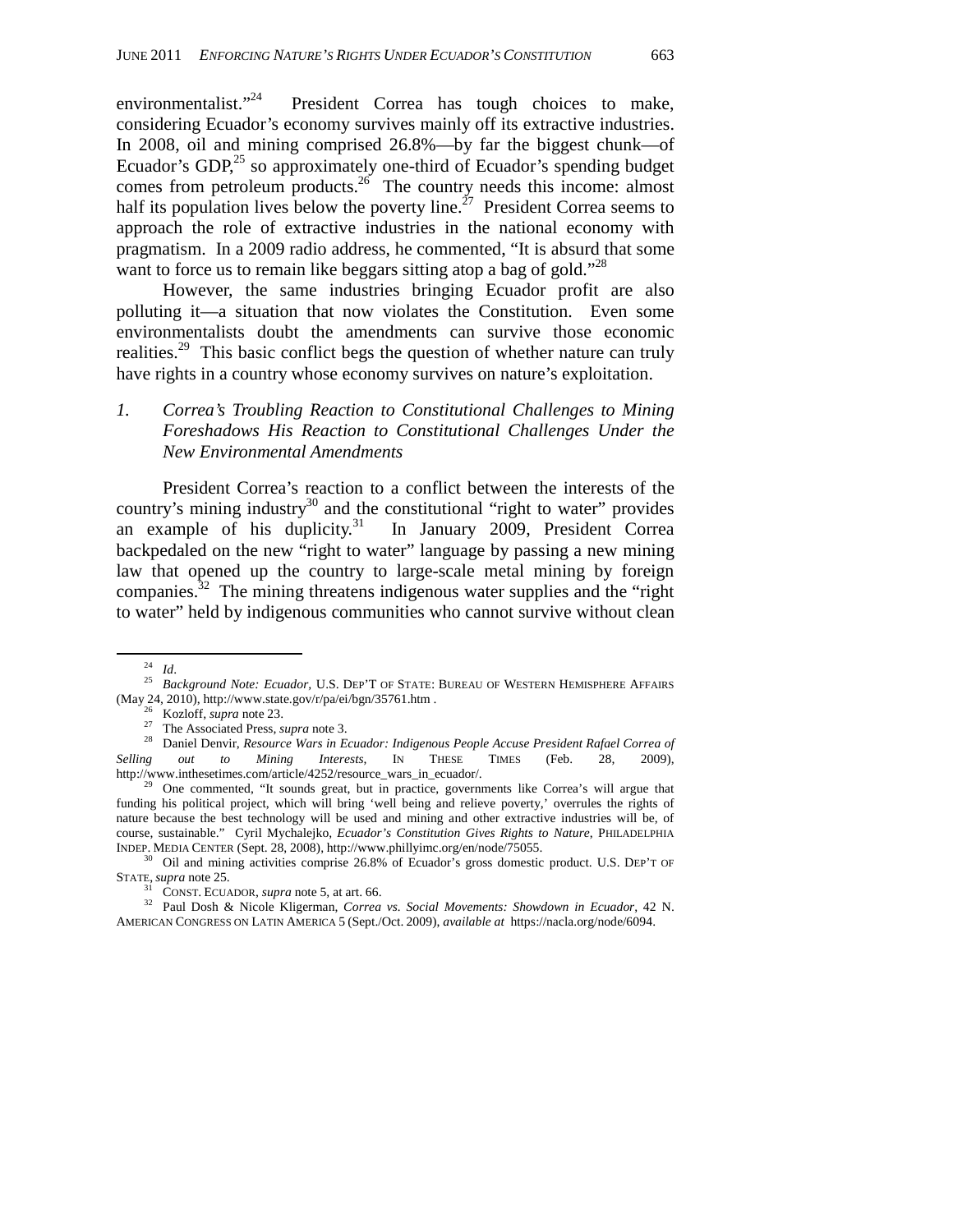water.33 Indigenous *campesinos* (peasant farmers) and groups like the Confederation of Indigenous Nationalities of Ecuador ("CONAIE"<sup>34</sup>) are outraged at Correa's duplicity. Tens of thousands protested the passage of the mining law.  $35$ 

### *2. President Correa's Anti-NGO Response to the Protests Raises Doubt as to the Sincerity of His Intention to Implement Nature's Rights*

President Correa's response to the protests did nothing to dissipate the conclusion that the new constitutional provisions are insincere or to narrow the growing rift between the government, who initially supported the new constitution, and social movements.<sup>36</sup> Ignoring the protestors' argument that the mining violates the new constitution, President Correa pointed fingers at the protestors, calling them "nobodies" and "extremists."<sup>37</sup> He also shut down several organizations that participated in the protests. First, President Correa moved to close down the Development Council of the Indigenous Nationalities and Peoples of Ecuador ("CODENPE"), claiming its executive secretary was misappropriating funds to her home province.<sup>38</sup> Next, President Correa undermined the National Directorate of Intercultural Bilingual Education ("DINEIB"), which supported the anti-mining movement by placing it under control of the Ministry of Education.<sup>39</sup> The proximity of these actions to the protests (one to two months) renders President Correa's motivations extremely suspect.<sup>40</sup>

President Correa's administration also garnered international criticism by shutting down Acción Ecológíca ("AE"), $4^{\frac{1}{4}}$  a leading non-governmental organization ("NGO") and one of Latin America's best-known

<sup>38</sup> Dosh & Kligerman, *supra* note 32.<br><sup>39</sup> *Id.*<br><sup>40</sup> See generally Denvir, *supra* note 28.<br><sup>41</sup> "Environmental Action" is an NGO that since the 1980s has protested exploitation of oil, water, and precious metals in Ecuador, as well as pollution and deforestation. Dosh & Kligerman, *supra* note 32.

 <sup>33</sup> Raúl Zibechi, *Ecuador: The Logic of Development Clashes with Movements*, AMERICAS PROGRAM (March 17, 2009), http://upsidedownworld.org/main/ecuador-archives-49/1772-ecuador-the-logic-of-

CONAIE is one of Latin America's most powerful indigenous groups. Robert Andolina, *The Sovereign and Its Shadow: Constituent Assembly and Indigenous Movement in Ecuador*, 4 J. LAT. AMER.

STUD. 35, 721–750 (2003), *available at* http://journals.cambridge.org.<br><sup>35</sup> Zibechi, *supra* note 33; *see also* Kozloff, *supra* note 23; Dosh & Kligerman, *supra* note 32.<br><sup>36</sup> These movements are now "increasingly dis continuation of neoliberal policy," which President Correa's campaign specifically promised to avoid. Dosh & Kligerman, *supra* note 32. 37 Denvir, *supra* note 28; *see also* Kenneth P. Jameson, *The Indigenous Movement and the Economic* 

*Trajectory of Ecuador* 23 (Univ. of Utah Dep't of Econ., Working Paper No. 2008-05), *available at* http://www.econ.utah.edu/activities/papers/2008\_05.pdf ("…There have already been areas where the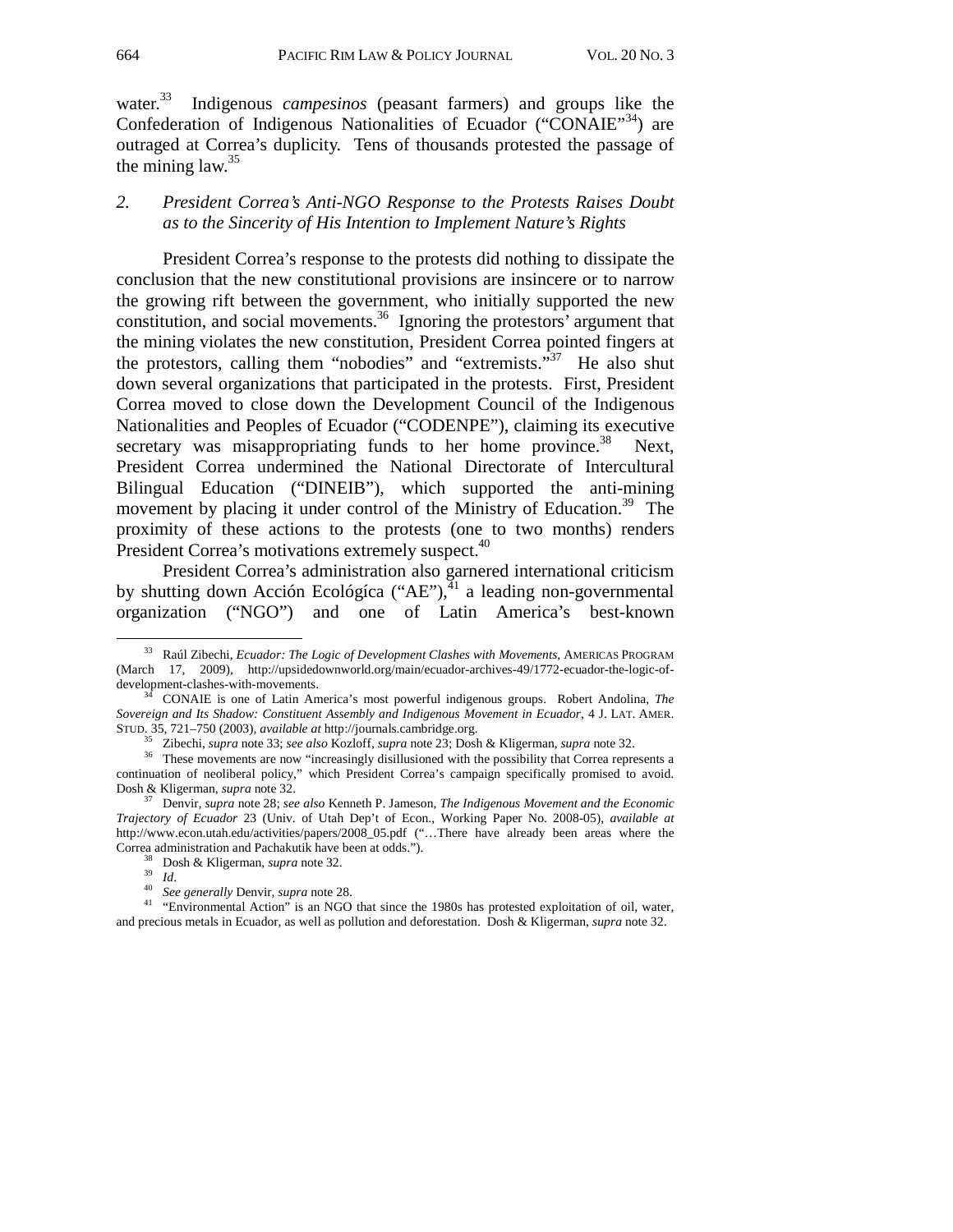environmental groups,  $42$  which supported the mining protests. The government's reasons for revoking AE's legal status are still unclear: initially, Ecuador's Health Minister claimed that AE failed to fulfill its NGO charter, but she later changed her story, saying that Ecuador simply wanted to move AE's registration to the new Ministry of Environment, which did not exist when AE was founded.<sup>44</sup> However, AE was given no advance notice before being shut down, making it hard for most activists to believe this was merely administrative streamlining.<sup>45</sup> Whatever President Correa's real reasons, the revocation of AE's legal status undermines confidence in his intentions to implement the new environmental provisions, as shutting down Latin America's leading environmental organization is a move that is fundamentally at odds with improving environmental protection. In sum, friction over the mining law illuminates a critical limitation in the new environmental provisions: they conflict with President Correa's other political and economic priorities.

### III. PROCEDURAL CONFUSION, TEXTUAL VAGUENESS, AND THE CHAOTIC HISTORY OF ECUADOR'S CONSTITUTIONAL TRIBUNAL WILL HINDER IMPLEMENTATION

Numerous legal barriers impede Ecuador's implementation of its environmental amendments. First, Ecuador lacks a clear standing doctrine. It is unclear who may bring an action on its behalf, and what he or she must prove to gain standing.<sup>46</sup> This lack of a clear standing doctrine creates fundamental uncertainty about the justiciability of claims under the amendments. $47$  Second, the amendments are textually vague and

 <sup>42</sup> Daniel Denvir, *Injustice in Ecuador: Ecuadorean Government Shuts Down Leading Environmental Group*, MANGROVE ACTION PROJECT (Mar. 16, 2009), http://mangroveactionproject.org/news/current\_headlines/injustice-in-ecuador-ecuadorian-government-

shuts-down-leading-environmental-group/.<br><sup>43</sup> AE leader Ivonne Ramos released a statement calling the administrations' actions arbitrary censorship and likening them to an episode of authoritarianism "that is intolerable in a democratic regime." Denvir, *supra* note 42. Canadian author and activist Naomi Klein wrote an open letter to President Correa, saying his actions resembled "something all too familiar: a state seemingly using its power to weaken dissent." Dosh & Kligerman, *supra* note 32.<br><sup>44</sup> Denvir, *supra* note 42.

dissent." Dosh & Kligerman, *supra* note 32. 44 Denvir, *supra* note 42. 45 *Id.* 46 Michelle P. Bassi, *La Naturalez O Pacha Mama De Ecuador: What Doctrine Should Grant Trees Standing*, 11 OR. REV. INT'L L. 461, 464 (2009) ("Ecuador's constitution is unclear about the requirements for standing, and in fact, standing to enforce nature's rights appears to be merely a constitutional

directive."). 47 The exact concept of standing varies by country. *See* Angel R. Oquendo, *The Solitude of Latin America: The Struggle for Rights South of the Border*, 43 TEX. INT'L L.J. 185, 217-218 (2008) (providing general background on the different approaches to standing taken by different Latin American countries).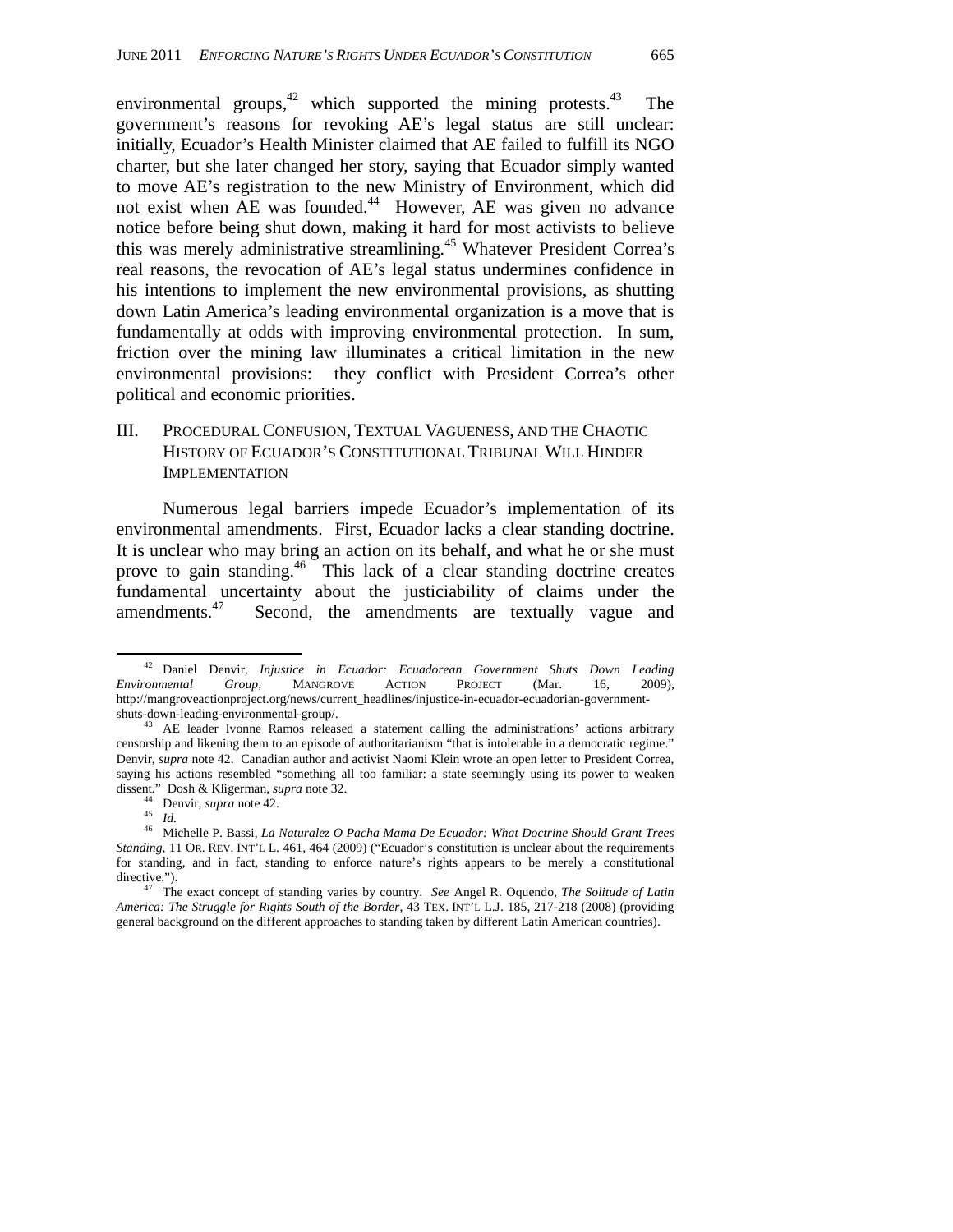inconsistent with other provisions. Finally, Ecuador's constitutional court has been politically comprised for decades; $48$  this judicial corruption will be a hurdle to enforcement of the new provisions—even though the 2008 amendments aim to reverse these patterns.

### *A. Ecuador's Lack of a Useable Standing Doctrine Impedes Implementation and Litigation of the Amendments*

 The procedural questions the amendments raise are not particularly new—and neither is the idea that the environment should possess its own rights.49 In 1972, Professor Christopher Stone published what has become an iconic article, positing that nature should have standing in court.<sup>50</sup> Nearly forty years later, Stone's article is now a book,<sup>51</sup> and Ecuador is the first country to try to prove his thesis workable. But procedural ambiguity stands in the way of completely granting legal status to the environment. In this way, Ecuador demonstrates what renowned environmentalist and law professor Joseph Sax mused in 1971: "An essential question that must be asked whenever proposals for an environmental declaration of rights are raised, is whether those rights are going to be enforceable, and if so, by whom.<sup>552</sup> In short, Ecuador's standing doctrine—or lack thereof—is a In short, Ecuador's standing doctrine—or lack thereof—is a fundamental barrier to the enforceability of the amendments.

Ecuador's Constitution and statutory law fail to clearly articulate its standing doctrine.<sup>53</sup> The absence of criteria for who may sue on the environment's behalf creates fundamental uncertainty about the justiciability of claims under the amendments—and indicates doubt as to the Constitution's ability to serve as a source of real rights and remedies. Currently, a citizen can have no idea how to establish him or herself as the proper voice to sue on the environment's behalf. This uncertainty critically impairs citizens' ability to sue for enforcement of the new provisions. Consider an example: a multinational oil company has polluted an Ecuadorean neighborhood's water source. Outraged citizens prepare to sue

<sup>48</sup> *See infra* Part III.C.1. 49 *See, e.g.,* RODERICK FRAZIER NASH, THE RIGHTS OF NATURE: <sup>A</sup> HISTORY OF ENVIRONMENTAL

<sup>&</sup>lt;sup>50</sup> *See generally Christopher D. Stone, Should Trees Have Standing? Toward Legal Rights for Natural Objects*, 45 S. CAL L. REV. 450 (1972). Standing "is the authority of someone to initiate an

action." STONE, *supra* note 8, at 35.<br>
<sup>51</sup> STONE, *supra* note 8.<br>
<sup>52</sup> JOSEPH L. SAX, DEFENDING THE ENVIRONMENT: A STRATEGY FOR CITIZEN ACTION 235 (1971).<br>
<sup>52</sup> JOSEPH L. SAX, DEFENDING THE ENVIRONMENT: A STRATEGY FOR interpretation do not create precedence, the standing doctrine is susceptible to changes through ensuing legislation . . . Ecuador's constitutional standing for the environment has yet to be codified or litigated . . . .).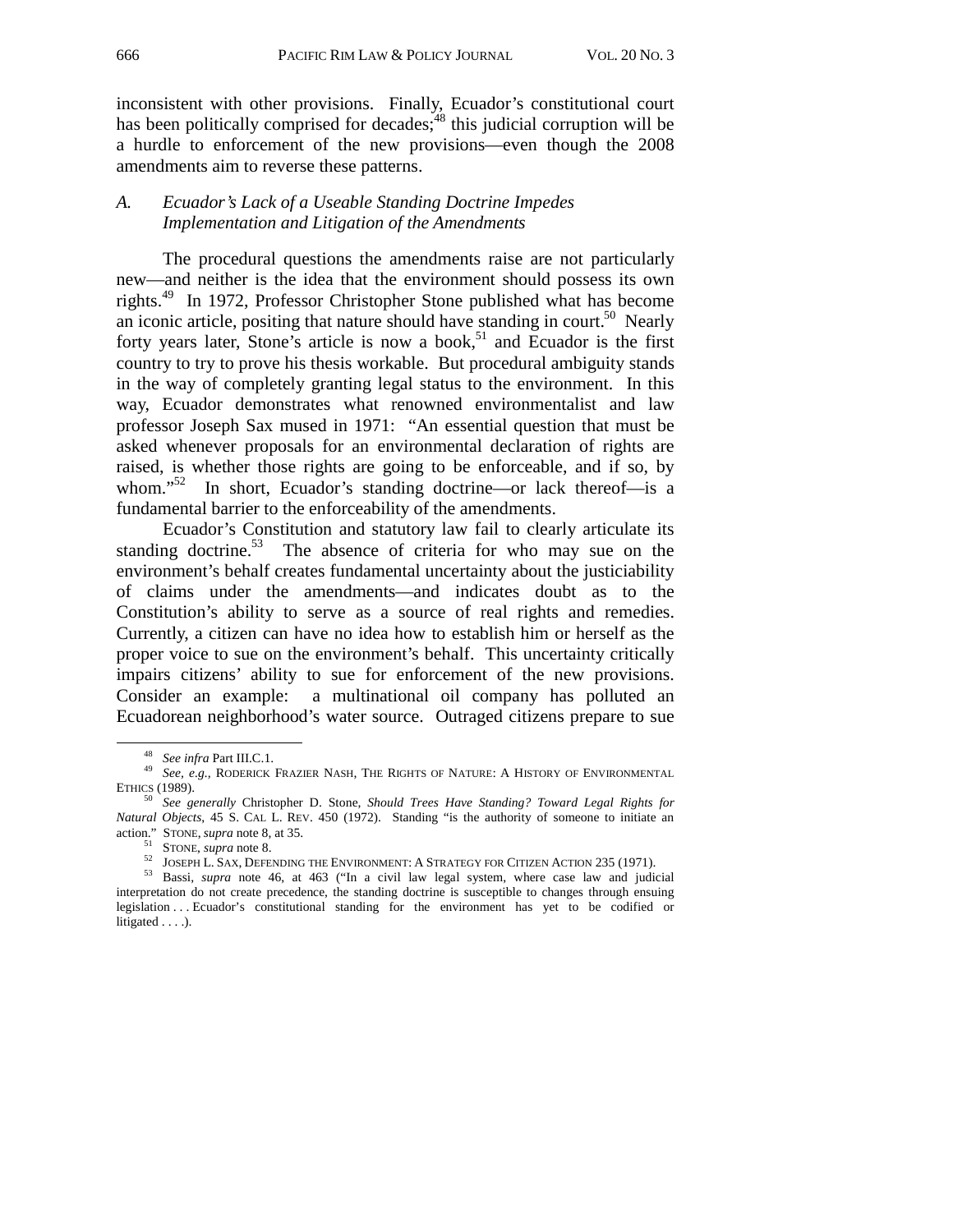for an injunction to enforce nature's constitutional right to "persist and exist."<sup>54</sup> How do they proceed?

The plaintiffs would first have to file an *acción de amparo*, a citizen's remedy expressly created by Ecuador's Constitution<sup>55</sup> for the judicial protection of constitutional rights.<sup>56</sup> The question of the proper plaintiff under the new environmental provisions is a tricky one, because the plaintiff in an *amparo* "must be precisely the injured or aggrieved person."57 In other words, the new Article 71 grants rights to nature, but trees, streams, and animals cannot hire lawyers, appear in court, pay court fees, or collect damages. The courtroom advocate must be a human, and that human must have standing to bring the environmental claim.

Standing is a threshold issue in the adjudication of any constitutional right. Hence, Ecuadorean plaintiffs suing to enforce nature's rights under the new environmental amendments must first know and meet the standing requirements before they can get in the courtroom.<sup>58</sup> Proof of standing in the United States is usually difficult to achieve in environmental litigation because it is often difficult to demonstrate the direct harm U.S. courts require.<sup>59</sup>

Ecuador's standing doctrine is a far cry from the enumerated standing requirements under Article II of the United States Constitution.<sup>60</sup> Because Ecuador's standing doctrine is not well developed, $61$  plaintiffs in Ecuador do not know what they must show. The Ecuadorean amendments try and fail to clarify standing, but to that end they only vaguely grant legal standing to persons defending nature's rights.<sup>62</sup> This sweeping language does nothing to clarify the requirements. What we do know is that in most cases, only the

 <sup>54</sup> CONST. ECUADOR, *supra* note 5, at art. 71. 55 *Id.* at art. 88 56 *See* ALLAN R. BREWER-CARIAS, CONSTITUTIONAL PROTECTION OF HUMAN RIGHTS IN LATIN

AMERICA: A COMPARATIVE STUDY OF AMPARO PROCEEDINGS 153 (2009).<br>
<sup>57</sup> Id. at 181.<br>
<sup>58</sup> Id. at 181-83.<br> *59* See Joshua J. Bruckerhoff, Note, *Giving Nature Constitutional Protection: A Less Anthropocentric Interpretation* 

In the United States, a plaintiff earns standing in federal court by showing "that (1) through breach of a duty owed by defendant to it; (2) a plaintiff has suffered an 'injury in fact' that is a legally recognized harm that is both (a) concrete and particularized and (b) 'actual or imminent, not "conjectural" or "hypothetical"'; (3) the injury is fairly traceable to the challenged action of the defendant ('causation'); (4) it has to be 'likely,' as opposed to merely 'speculative,' that the injury will be redressed by a favorable decision ('redressability')." STONE, *supra* note 8, at 36 (quoting *Friends of the Earth, Inc. v. Laidlaw Envtl.* 

Systems (TOC), Inc., 528 U.S. 167, 180-81 (2000)). Precise standing requirements often vary by statute.<br><sup>61</sup> Bassi, *supra* note 46, at 465 ("... nature's rights will be substantively litigated only after Ecuador determin

<sup>62</sup> CONST. ECUADOR, *supra* note 5, at art. 71.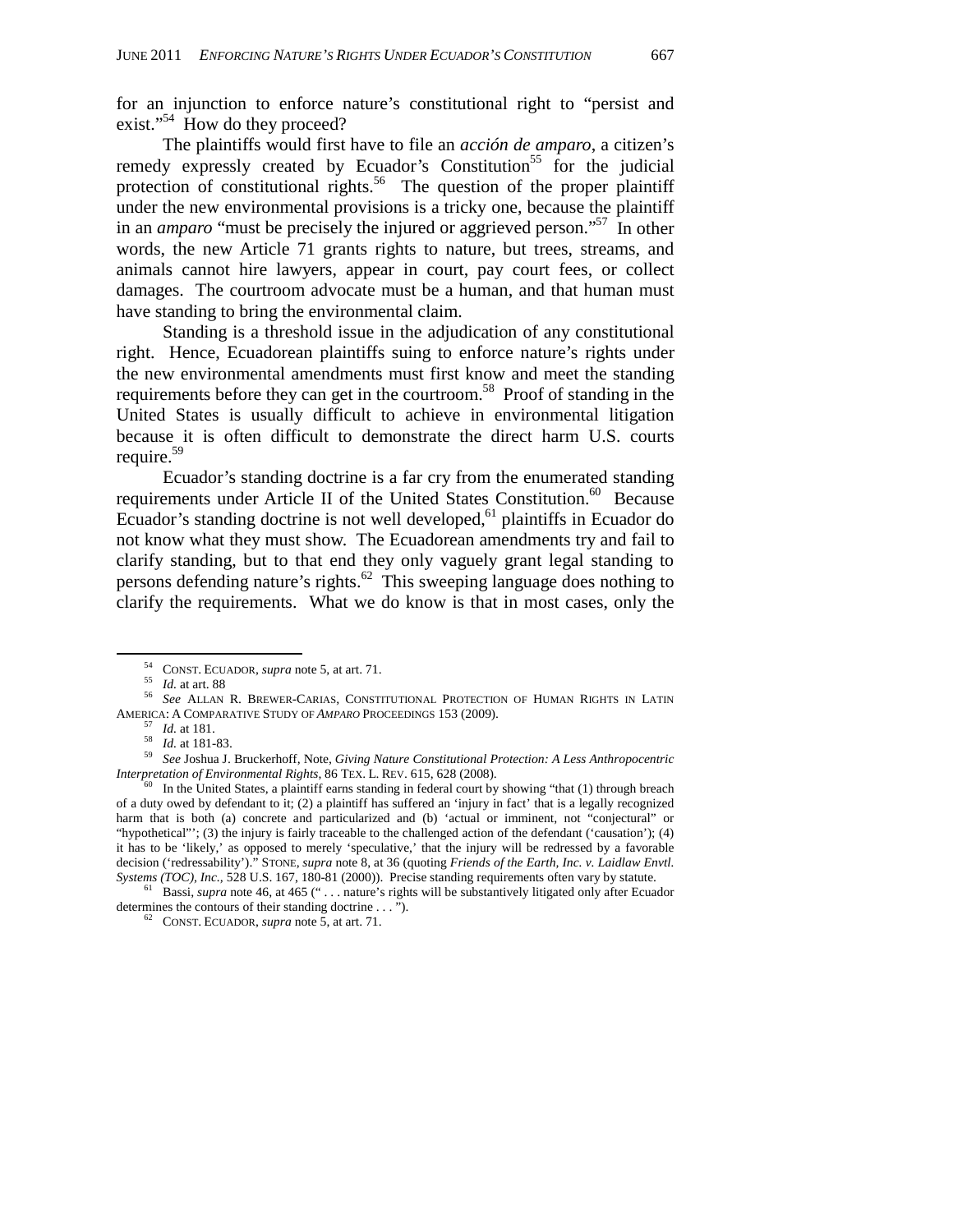injured party has standing to file the *amparo*, 63 but the Constitution nevertheless allows for the possibility for other persons to sue on the injured party's behalf in some cases. <sup>64</sup> This is of course the format that suits brought under the new environmental provisions will require; since nature cannot sue on its own behalf, humans must do it.

A crucial problem with humans acting as nature's courtroom representative is that Ecuador's new Constitution omits any criteria as to which of nature's millions of potential representatives can earn standing. The text merely states that "each person, community, neighborhood and nationality shall have the power to enforce the rights before the public authority.<sup> $165$ </sup> Even accepting for a moment that any person really can bring an *amparo* to enforce nature's rights, plaintiffs still face the procedural problem of knowing what they must prove in order to earn standing. Thus, plaintiffs must litigate at the whim of judges with diverse environmental viewpoints, who could toss their case for lack of standing at any point in the litigation since the doctrine is undefined. $66$  Consequently, the mandate granting rights to nature "appears to be merely a constitutional directive" that is not self-executing.<sup>67</sup> Until Ecuador clarifies the standing criteria, plaintiffs will not be able to effectively sue, and nature's new "rights" will remain unenforceable.<sup>68</sup>

Countless other procedural questions remain unanswered. For instance, the text provides no guidance as to which tribunal will handle the environmental claims except to say that the "public authorities" can be called upon to enforce nature's rights.<sup>69</sup> If the court awards damages, how is the money judgment to be executed and to whom is it payable? Who will pay for the legal representation and court fees? What are the contours of the causation requirement for showing the root of the environmental damage at issue?<sup>70</sup> The new Constitution provides no answers, and these questions are

<sup>63</sup> *See* BREWER-CARIAS, *supra* note 56, at 183 n.328. 64 *Id.* at 186 n. 339. 65 CONST. ECUADOR, *supra* note 5, at art. 71 ("toda persona, comunidad, pueblo o nacionalidad podrá exigir a la autoridad pública el cumplimiento de los derechos de la naturaleza") (translation by

author).<br><sup>66</sup> *See* Bassi, *supra* note 46, at 465.<br><sup>67</sup> For a constitutional right to be enforceable, it must be either self-executing or the legislature must directly enact legislation for its enforcement. *See* Bruckerhoff, *supra* note 59, at 627. A provision is selfexecuting if it is directly enforceable without supplemental legislation. *See* Neil A.F. Popovic, *Pursuing Environmental Justice with International Human Rights and State Constitutions*, 15 STAN. ENVTL. L. J.

<sup>&</sup>lt;sup>68</sup> Bassi, *supra* note 46, at 464.<br><sup>69</sup> CONST. ECUADOR, *supra* note 5, at art. 71.<br><sup>70</sup> The causation requirement becomes especially tricky when the claim concerns climate change, as these claims create "daunting problems of proof." STONE, *supra* note 8, at 50.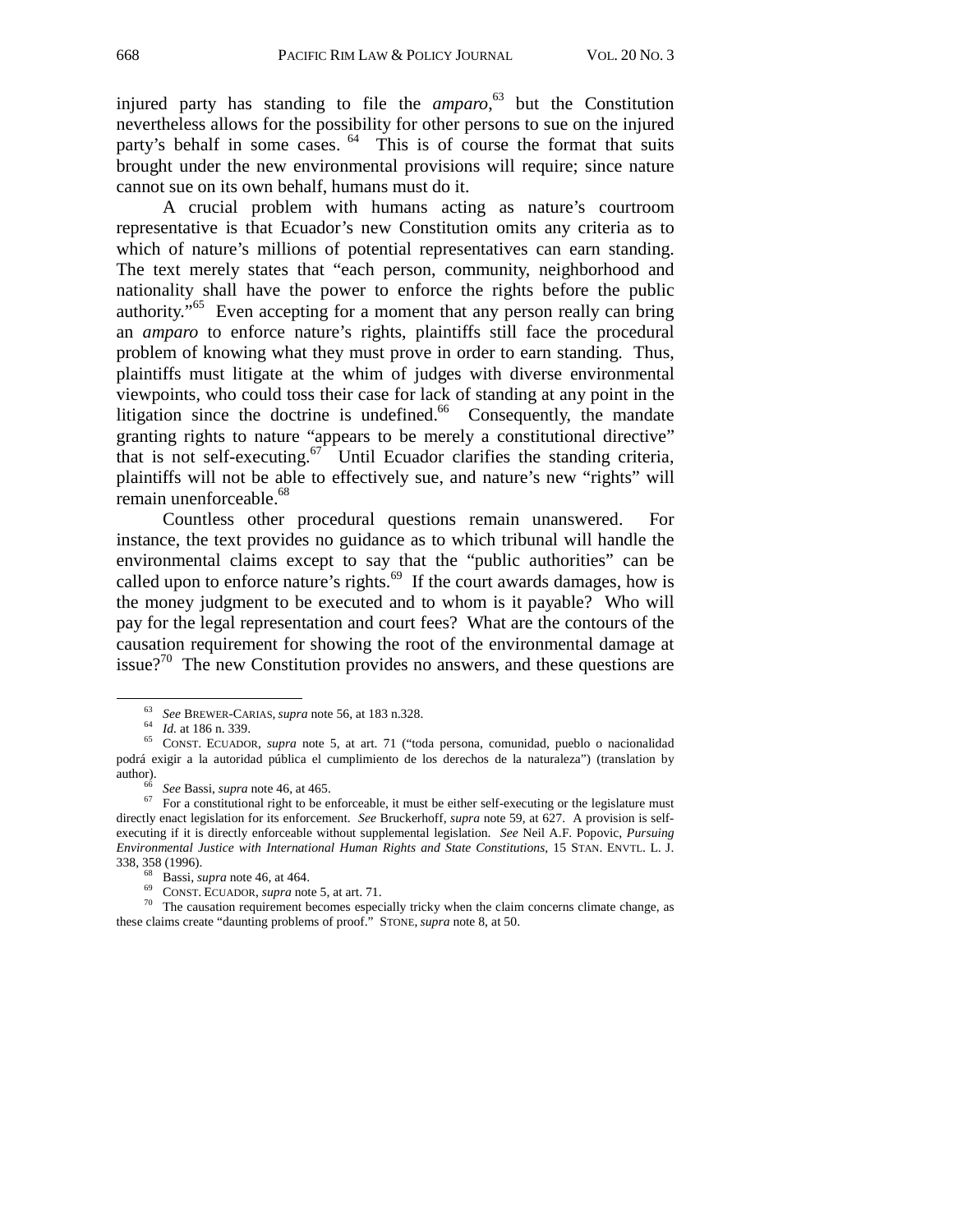beyond the scope of this article. Nevertheless, this lack of procedural clarity renders the new rights meaningless until procedural criteria are clarified. Without legislation or further clarification of Ecuador's standing doctrine, these constitutional "rights" will only exist in theory.

### *B. Textual Vagueness and Internal Inconsistencies: What is "Nature," and What Happens When Rights Conflict?*

Latin American Constitutions generally tend to be comprehensive and use broad language, thus lending themselves to internal contradictions.<sup>71</sup> This generality holds true for Ecuador in this instance, as its new amendments conflict with other provisions of the Constitution.<sup>72</sup> In addition to a lack of procedural clarity, the new environmental amendments are also textually vague. For one, the provisions define neither the entities they purport to protect nor the extent of the protection.<sup>73</sup> The text uses the terms "la naturaleza" (nature) and "la Pacha Mama" (Mother Earth).<sup>74</sup> These two extremely broad concepts are likely to confuse courts and litigants alike, especially since Ecuador has failed to define (or codify) their breadth. What is a litigant to think?

An environmental litigant preparing to bring an *amparo* under the new provisions could move to protect anything arguably characterized as nature.<sup>75</sup> In other words, one might presume that the drafters meant to protect the colloquial aspects of nature that first spring to mind for many, such as animals, plants and bodies of water. But these storybook images are not the extent of nature. Literally and scientifically, the environment includes less endearing entities like pests, viruses, bacteria, tornadoes, and intangible entities like climate.<sup>76</sup> Thus, the new Constitution, read literally, grants all of these entities equal rights to "restoration," as well as the right to exist and regenerate.<sup>77</sup>

This broad grant of protection is impractical and destined to create bizarre conflicts where natural ecological relationships become litigation fodder. In the natural environment, organisms fight others for survival.

 <sup>71</sup> Patricio Navia and Julio Ríos-Figueroa, *The Constitutional Adjudication Mosaic of Latin America,*

<sup>&</sup>lt;sup>72</sup> Compare CONST. ECUADOR, *supra* note 5, at art. 71-74 *with* art. 12 *and with* art. 57.<br><sup>73</sup> *Id.* at art. 71-74.<br><sup>74</sup> *Id.*<br>**75** The "environment" is defined as "the complex of physical, chemical, and biotic factor climate, soil, and living things) that act upon an organism or an ecological community and ultimately determinate its form and survival." MERRIAM WEBSTER'S COLLEGIATE DICTIONARY 188 (10th ed. 1995).<br><sup>76</sup> *Id.* 77 CONST. ECUADOR, *supra* note 5, at art. 71-72.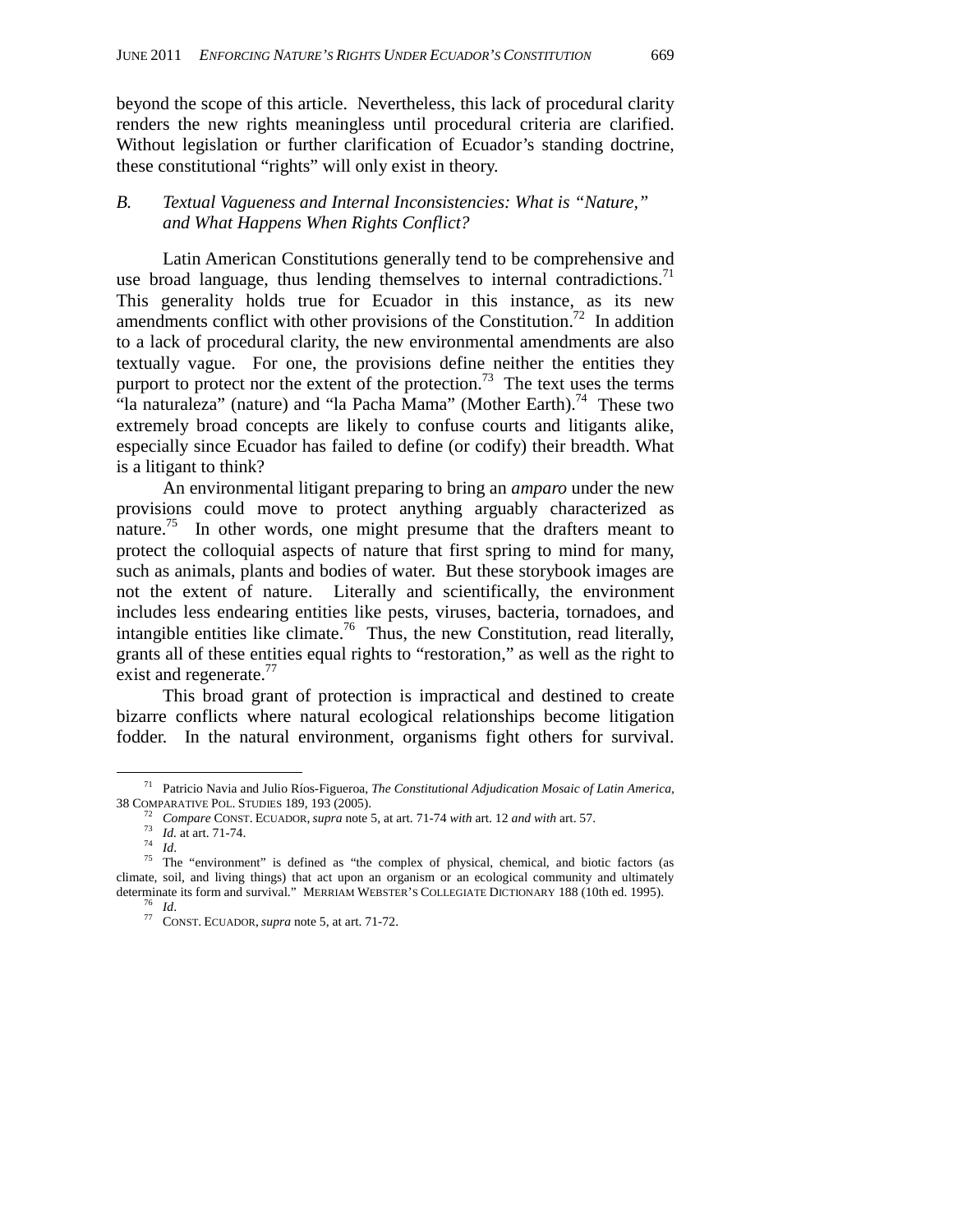Does Ecuador's new Constitution mean that these competitors could wind up in its courts? Consider what would happen if pests devoured an entire crop of bananas. Bananas are a cash crop in Ecuador, $^{78}$  so could one assume their rights would trump those of the pests? The text provides no such rule. Perhaps the drafters intentionally left these determinations to the courts, but such determinations would be a blatant waste of time and resources for Ecuador's judiciary, which is notoriously inefficient as it is.<sup>79</sup> In sum, bizarre conflicts of interest could wind up in Ecuador's tribunals without further clarification of just what the drafters meant by "nature." Until this clarification occurs, the provision cannot achieve the drafters' aims, and environmental plaintiffs cannot act on nature's "rights."

The potential for internal conflict extends beyond the animal kingdom: what happens when nature's constitutional rights conflict with humans' constitutional rights? Consider again the scenario of the pests destroying the bananas. If the banana farmer destroys the pests, he would be in violation of the constitution for denying the pest its Article 71 right to exist.<sup>80</sup> However, the farmer could argue that under Article 12, all Ecuadoreans have the constitutional right to "safe, permanent access to healthy, adequate and nutritional food, preferably produced locally and in keeping with their cultural identities and traditions."81 Assuming for the sake of the exercise that bananas satisfy the local, healthy and traditional criteria, what could result under the new Constitution? The lack of clarity regarding the hierarchy of rights the drafters intended is currently a blockade to effective litigation of nature's rights. The Constitution provides no answer as to whether human rights trump nature's rights. $82$  Without this clarity, Article 71's grant of rights to the environment will have no bite in court.

 <sup>78</sup> U.S. DEP'T OF STATE, *supra* note 30. 79 Kenneth W. Dam, *The Judiciary and Economic Development* 11 (The Chicago Working Paper Series, John M. Olin Law & Economics, Working Paper, No. 287, 2006), *available at*

http://www.law.uchicago.edu/Lawecon/index.html and http://ssrn.com/abstract\_id=892030.<br><sup>80</sup> CONST. ECUADOR, *supra* note 5, at art. 71.<br><sup>81</sup> Id. at art. 13.<br>Additionally, the new constitution grants indigenous communities conflict with the environment's Article 71 rights. For example, Article 57 grants indigenous peoples the right to manage their community lands. CONST. ECUADOR, *supra* note 5, at art. 57. Management is left undefined, and thus could mean, in some cases, partial destruction, as communities need raw materials for shelter and plants and animals for consumption. As with the banana scenario, this indigenous activity would technically impinge on nature's Article 71 rights. And as with those scenarios, the constitutional text provides no insight as to the priority such rights should take.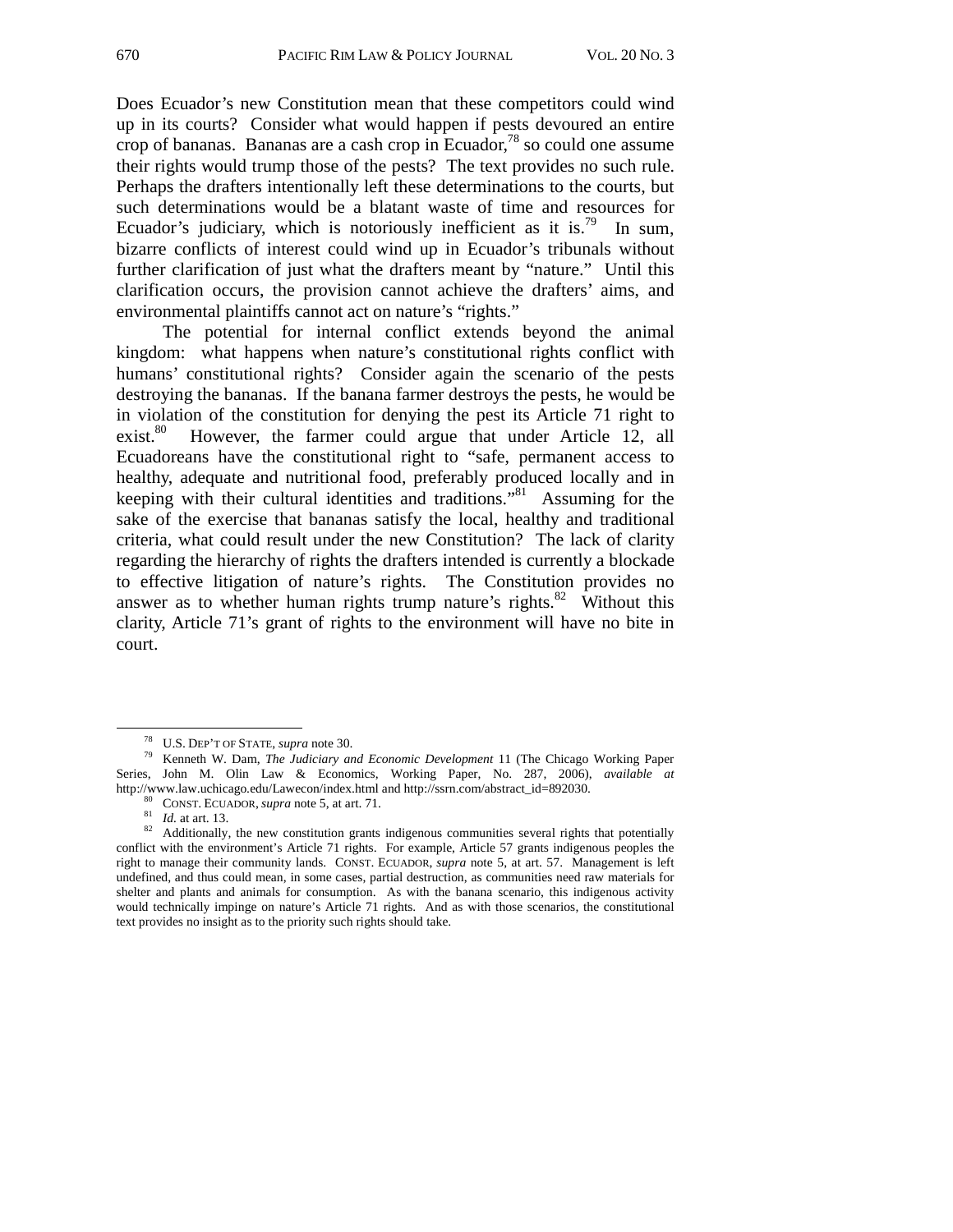*C. A Long History of Corruption in Ecuador's Constitutional Court Will Be a Hurdle for Environmental Plaintiffs, but President Correa's New Court Could Potentially Reverse These Patterns* 

In addition to textual and procedural vagueness, Ecuador's judicial dysfunction poses another challenge to enforcement of the new constitutional provisions. $83$  As positive as the new provisions seem, they can only have practical bite if Ecuador's tribunals possess legitimate power to rule on claims brought under them. As one scholar summarized, "A sound judiciary is the key to enforcement… no degree of improvement in substantive law…will bring the rule of law to a country that does not have effective enforcement."84 Effective enforcement is critical for environmental plaintiffs because plaintiffs in Ecuador are barred from bringing an *amparo* action against judicial decisions.<sup>85</sup> The court's decision, whether right or wrong, is the end of the road—a scary reality considering the amount of political entrenchment present in the court's past decisions.<sup>8</sup>

The history of Ecuador's constitutional court shows that effective enforcement of constitutional rights was virtually impossible until very recently.87 A historical account demonstrates the chaos and political manipulation that has pervaded Ecuador's constitutional court (" $CC$ ").<sup>88</sup> Its long history of abuse by the executive and legislative branches will be a hurdle to the enforcement of these new environmental provisions—even though the 2008 amendments aim to reverse these patterns.

### *1. Institutionalized Corruption in Ecuador's Constitutional Court Will Likely Forestall Meaningful Litigation of Environmental Claims*

 Ecuador's new Constitutional amendments carry with them a legacy of corruption and chaos that began in the nineteenth century. An overview of this history illuminates the fragility of new Constitutional provisions and the tendency of the government to ignore the Constitution altogether. Because of this lack of judicial independence, environmental plaintiffs should expect that resolution of their claims will turn on politics, not merit.<sup>89</sup>

<sup>&</sup>lt;sup>83</sup> See generally Grijalva, supra note 19.<br><sup>84</sup> Dam, supra note 79, at 1.<br><sup>85</sup> See BREWER-CARIAS, supra note 56, at 323-24 (citing PESANTES, supra note 63, at 84).<br><sup>86</sup> See Part II.C.1.<br><sup>87</sup> See generally Grijalva, supra (and even after the recent amendments, independence is far from certain). A 2001 economic policy case regarding a value added tax ("VAT case") proposal reveals that TGC judges often voted blindly along party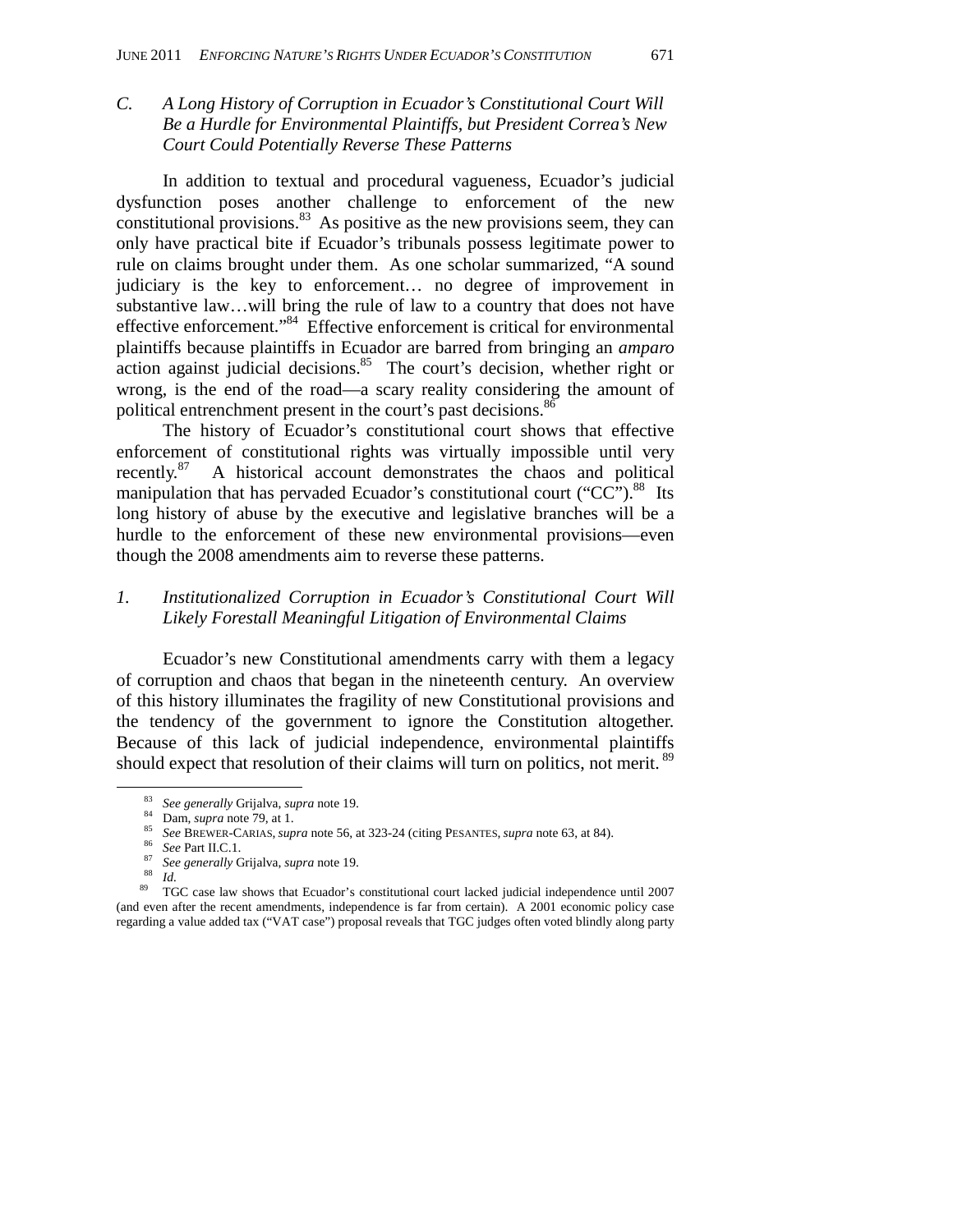Until 1945, Ecuadorean citizens had no action, institution or mechanism to bring a claim that a law violated the Constitution. $90\degree$  No separate constitutional court existed as it does now; Ecuador's Congress itself conducted constitutional review.<sup>91</sup> The 1906 Constitution even formalized that only Congress could declare a law unconstitutional. $92$ Finally, in 1945, the Tribunal of Constitutional Guarantees ("TGC") was formed.<sup>93</sup> The TGC was a Constitutional tribunal outside the judiciary, and thus a completely separate court from Ecuador's Supreme Court.<sup>94</sup> The TGC's power was limited. It could review Congressional proposals *a priori* but Congress had the final word on a law's constitutionality.<sup>95</sup> Thus, the TGC's authority was limited to making observations about constitutionality and suspending the law until Congress could decide the issue.<sup>96</sup> Real power to render binding decisions remained with Congress, and the Court functioned more as an "administrative court that exercised control over the executive [branch rather] than a court [that performed] constitutional review

against the president: they avoided impeachment by the legislature. *Id.* at 122.<br><sup>90</sup> Grijalva, *supra* note 19, at 28.<br><sup>92</sup> CONSTITUTION OF ECUADOR (1906) Provisions 6 & 7, *available at* http://www.constitutionnet.org/vl/item/constitucion-de-1906-del-ecuador. These provisions were reiterated in all Ecuadorean Constitutions until the 1992 reform. Grijalva, *supra* note 19, at 28.<br><sup>93</sup> The TGC's name changed to the Constitutional Tribunal (*Tribunal Constitutionál*) ("TC") in

2006. Grijalva, *supra* note 19, at 20.<br><sup>94</sup> The TC's independence from the Court is a strength of Ecuador's judiciary. Navia & Ríos-<br>Figueroa, *supra* note 71, at 196-97.

<sup>95</sup> Grijalva, *supra* note 19, at 33. *Id.* at 30, 42 n.28.

l

lines, and not by the merits. TC ruling 126-2001-TP; Grijalva, *supra* note 19, at 119. In 2001, President Gustavo Noboa proposed a tax reform that, among other things, would have increased the value added tax ("VAT") from twelve to fifteen percent. *Id.* at 118. The proposal received vehement opposition in Congress from parties on both the right and left. *Id*. The proposal went to Congress in March 2001, and when Congress overturned it, Noboa vetoed Congress's decision, edited the proposal, and sent it back proposing a smaller increase. *Id*. This time, Congress failed to reach the two-third majority that the Constitution required to override a presidential veto. CONST. ECUADOR (1998), art. 153, *available at*  http://pdba.georgetown.edu/Constitutions/Ecuador/ecuador98.html [hereinafter CONST. ECUADOR (1998)]; Grijalva, *supra* note 19, at 119. The president's proposal therefore became law after thirty days, as the Constitution required. CONST. ECUADOR (1998), supra note 89, at art. 155, 156; Grijalva, *supra* note 19, at 119. The opposition challenged the proposal's constitutionality before the TGC, which held the VAT increase unconstitutional in a five-four decision. Grijalva, *supra* note 19, at 120. The TC made the wrong decision, as Ecuador's Congress never reached a two-thirds majority required to override the presidential veto. Significantly, every TGC member in the majority was publicly linked to parties who opposed Noboa's administration and the VAT. *Id.* The dissenting TGC members were all publicly linked to progovernment parties. The court's vote did not follow ideological lines: if it had, the members linked to the ID and PSE who voted with the majority would have instead voted with the dissent (which would then have been the majority), because those parties sit left of center on the political spectrum and tend to favor tax hikes for "social redistributive purposes." *Id*. This outcome proves that partisan loyalties dictated a critical constitutional ruling. Indeed, the majority gained a definitive advantage in voting with Congress and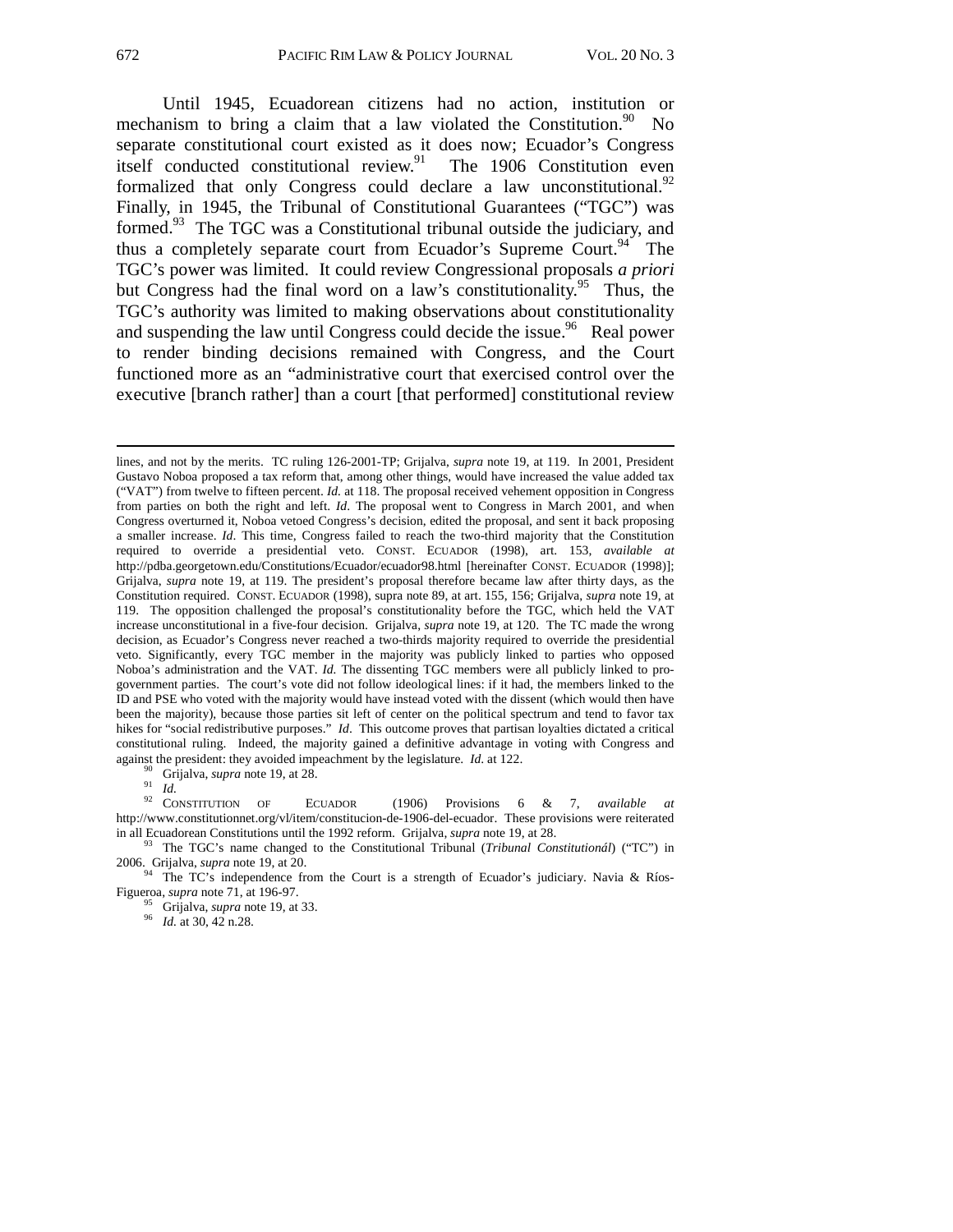of legislation enacted by Congress."<sup>97</sup>

Despite several amendments between 1946 and 1992, the Court's power and existence remained under the thumb of Congress and the President.<sup>98</sup> Just one year after the TGC's founding, the President discarded the 1945 Constitution and wrote a new one that did not include the TGC simply because he was unhappy with the restraints the TGC imposed on the executive branch.<sup>99</sup> Just like that, the Court was gone, and Congress—the branch that passed the laws—was put in charge of deciding whether laws violated the constitution.<sup>100</sup> The 1967 amendments resurrected the TGC, but its power was still limited to formulating observations about the constitutionality of laws and decrees.<sup>101</sup> The Court's decisional independence from other branches of government withered away: it became merely an "'extended sub-committee' of Congress."<sup>102</sup> In 1983, the TGC finally received the power to suspend unconstitutional laws, $103$  but even as late as 1992, Congress retained general power to determine the meaning of unconstitutional provisions<sup>104</sup> (which is, paradoxically, a power necessary for the TGC to perform constitutional review). This lack of judicial independence begs the conclusion that environmental rights $105$  stood little chance of enforcement under these past constitutions.

Progress seemed to arrive in 1996, when the TGC became the *Tribunal Constitutional* ("TC"), and the Court earned the power "of final say for constitutional review."<sup>106</sup> The Court now had power to rule with finality on constitutional rights, although formally, Congress remained the "ultimate interpreter of the constitution."107 Until these reforms, a citizen's only recourse for constitutional violations was a claim (*queja*) over which the TGC could merely "make observations."108 The 1996 Constitution also created the writ of *amparo*, an individual "legal action to immediately

<sup>105</sup> At this point, constitutional environmental rights did not extend to the environment itself; rather, humans enjoyed the right to a "healthy environment." *See* Erin Daly & James R. May, *Vindicating Fundamental Environmental Rights Worldwide,* 11 ORE. REV. INTL. L. 265, 395 (2009). 106 Grijalva, *supra* note 19, at 42. 107 *Id.* <sup>108</sup> *Id at* 42 n. 28.

<sup>&</sup>lt;sup>97</sup> *Id.* at 27.<br><sup>98</sup> *Id.* at 32, 33, 39, 42.<br><sup>99</sup> *Id.* at 32.<br><sup>100</sup> *Id.* at 33.<br><sup>101</sup> Grijalva, *supra* note 19, at 33.<br><sup>102</sup> *Id.* at 39.<br><sup>102</sup> *Id.* at 39.<br><sup>103</sup> *Id.*<br><sup>104</sup> CONSTITUTION OF ECUADOR (1978), Provisio <sup>104</sup> CONSTITUTION OF ECUADOR (1978), Provisions 141-42, *available at* http://www.constitutionnet.org/vl/item/constitucion-de-1978-del-ecuador-codificada-en-1984; Grijalva, *supra* note 19, at 39, n. 26.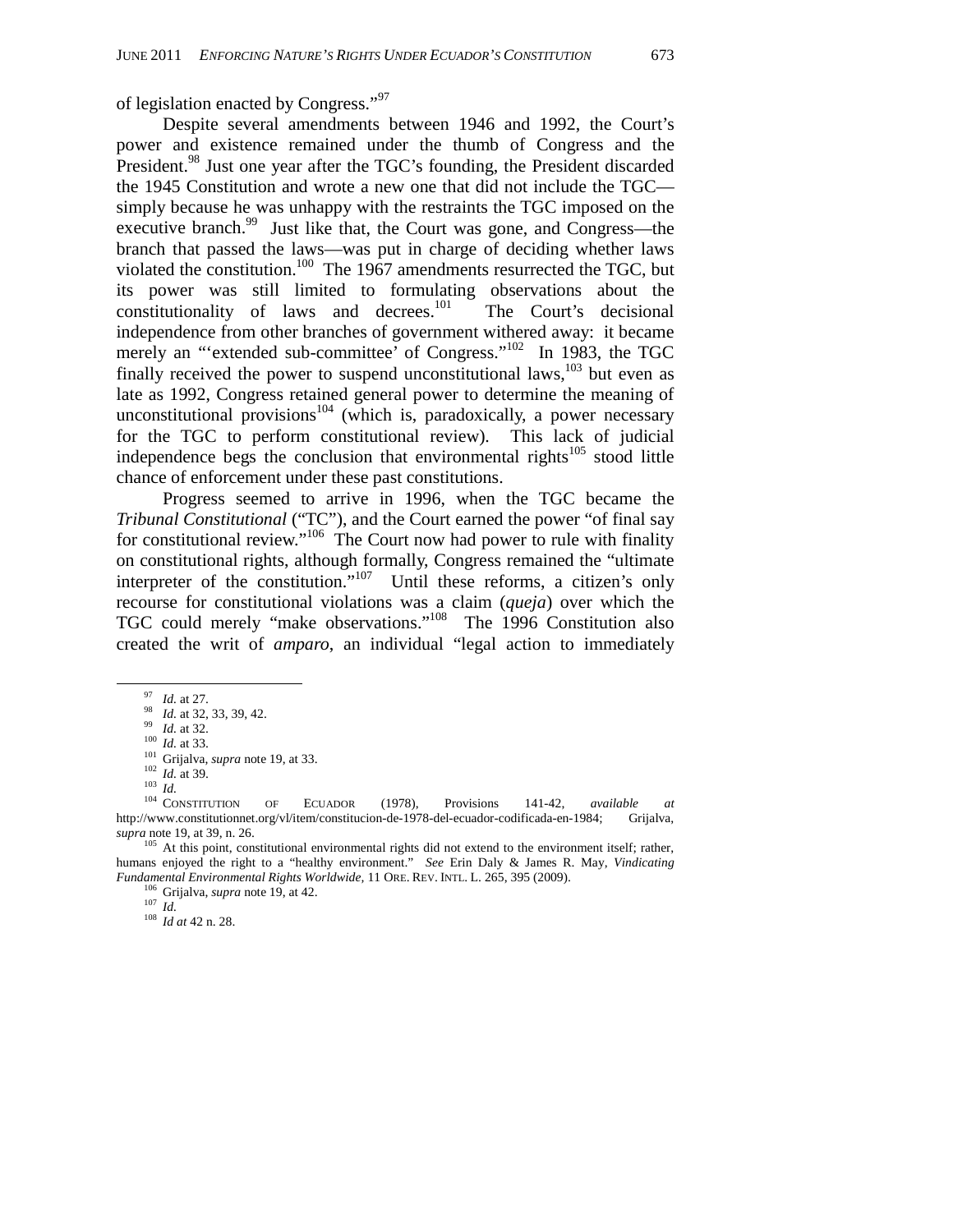suspend authorities' actions when a constitution right is being violated."<sup>109</sup> Things were improving. These reforms changed the way a citizen could request constitutional review by the Court. Under Provision 277, groups of at least one thousand citizens could request constitutional review.<sup>110</sup> An individual citizen could also challenge a law, but the Constitution required him to first obtain a positive opinion declaration<sup>111</sup> from an Ombudsman<sup>112</sup> before he could take his case before the  $TC<sup>113</sup>$  Furthermore, the 1998 reforms continued to expand the TC's power by requiring the legislature to follow mandatory impeachment procedures before removing TC members from the court.<sup>114</sup> Together, the 1996 and 1998 reforms gave the Court "a wider set of tools [for] constitutional control."<sup>115</sup> It seemed that Ecuador had finally created an independent constitutional judiciary, as TC decisions were final and Congress had no right to review them.<sup>116</sup> Under this scheme, environmental claims would seem to stand a chance of fair adjudication.

In reality, however, political manipulation of the TC continued even after the 1996 and 1998 reforms. After 1997, Ecuador's political scene was "characterized by almost continuous presidential crisis."<sup>117</sup> As a result of the chaos, the TC became "a sort of additional legislative arena," and, "political parties permanently looked for influence or control over TC judges."<sup>118</sup> Between 1996 and 2007, no TC or individual Justice completed the constitutionally mandated four-year term.<sup>119</sup> The inter-branch tension was such that three Presidents were unconstitutionally removed from office between  $1997$  and  $2005$ ,<sup>120</sup> and five constitutional tribunals were unconstitutionally removed.  $121$  After one such removal, new TC members

<sup>&</sup>lt;sup>110</sup> *Id.* (2008). 110 CONST. ECUADOR (1998), *supra* note 89, Art. 277; Grijalva, *supra* note 19, at 66. <sup>111</sup> A "positive opinion" is one where the Ombudsman found the challenge adequate in that it established at least the formal requirements. This opinion could contain information about the plaintiff and the law or norm that the plaintiff was challenging. Grijalva, *supra* note 19, at 66, 88.

<sup>&</sup>lt;sup>112</sup> In Ecuador, as in many other Latin American countries, the Ombudsman functions independently from the government and represents citizen rights, not government interests. Grijalva, *supra* note 19, at 88. While the Attorney General represents the interests of the government, the Ombudsman possesses the political power to both denounce human rights violations and initiate legal actions, like *amparo* and habeas

corpus, before the Supreme Court or TC. *Id.* at 72.<br>
<sup>113</sup> CONST. ECUADOR (1998), *supra* note 89, at art. 277; Grijalva, *supra* note 19, at 66.<br>
<sup>114</sup> Grijalva, *supra* note 19, at 48.<br>
<sup>115</sup> *Id.* at 47.<br>
<sup>116</sup> *Id. in Ecuador's Constitutional Court (1999-2007),* www.flacso.org.ec/docs/doctrabpp\_basabe3.pdf. <sup>120</sup> Conaghan, *supra* note 20, at 271. <sup>121</sup> Grijalva, *supra* note 19, at 25, 36, 49, 51 (t. 2-4).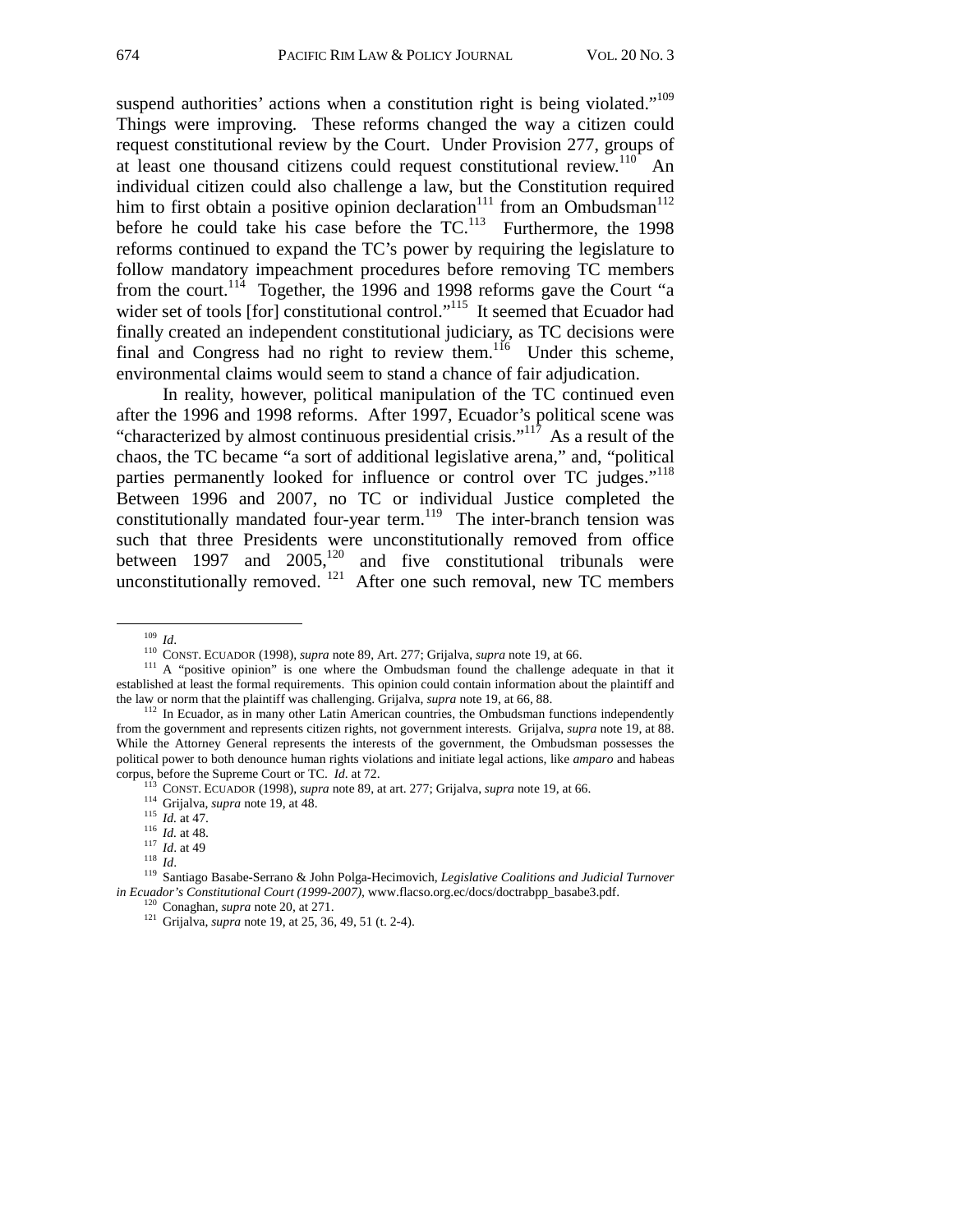were not appointed for eleven months, during which time the court simply ceased to function.<sup>122</sup>

In sum, chaos and fragmentation characterized Ecuador's constitutional court until just four years ago when President Rafael Correa took office in January 2007 as Ecuador's eighth president in ten years.<sup>123</sup> Infrastructural problems have made the TC "vulnerable and unstable,"124 rendering it utterly unreliable for plaintiffs with constitutional grievances. These factors have eroded judicial independence in Ecuador during this period.125 The Court's inconsistent existence and powers of constitutional review suggest that the environmental rights provisions introduced in Ecuador's 2008 Constitution would stand little chance of meaningful enforcement in this judicial scheme. What should have been Ecuador's most competent constitutional court became ensnared in conflicts with the executive and legislative branches.<sup>126</sup> The TC lacked legitimate authority to make binding constitutional rulings, and judges were political marionettes.<sup>127</sup> During this period of turmoil, plaintiffs could not rely on the court's existence or independence—let alone its power to issue a binding judgment safe from Congress's reversal.<sup>128</sup> This account serves as a caution to environmental plaintiffs that their claims in all likelihood would turn more on political loyalties than legal merit.<sup>129</sup>

<sup>122</sup> *Id.* at 60.<br>
<sup>123</sup> *Id.* at 49; Romero, *supra* note 18; Schweimler, *supra* note 16.<br>
<sup>124</sup> Grijalva, *supra* note 19, at 44.<br>
<sup>125</sup> *Id.* at 61.<br>
<sup>126</sup> Conaghan, *supra* note 20, at 271; Grijalva, *supra* note 19 new allies in exchange for congressional support to avoid impeachments, passing legislation or implementing policy." Grijalva, *supr*a note 19, at 26. Studies demonstrate that between 1979 and 1998 judicial posts served as "discretionary collation payoffs available to Ecuadorean Presidents." *Id*. at 63. 128 CONST. ECUADOR (1906), *supra* note 92; Grijalva, *supra* note 19, at 27, 30, 32, 33, 39 n.26, 42

n.28.<br><sup>129</sup> Two TGC decisions cut against the argument that the TGC lacked the ability to fairly adjudicate environmental claims during this period. In *Fundación Natura v. Petro Ecuador*, the Court relied on Ecuadoreans' right to a healthy environment in upholding a civil verdict that Petro Ecuador's production of leaded fuel violated Ecuador's federal law. *See* May & Daly, *supra* note 105, at 395 (citing Case Nos. 377/90, 378/90, 379/90, 380/90 combined, *Fundacion Natura v. Petro Ecuador*, Tribunal of Constitutional Guarantees, Resolution No. 230-92-CP, Oct. 15, 1992 (Ecuador)). In *Arco Iris v. Instituto Ecuatoriano de Mineria*, the TGC examined environmental degradation occurring in Podocarpus National Park in Southern Ecuador. The court concluded that the company's mining and road building operations in the park were "a threat to the environmental human right of the inhabitants of the provinces of Loja and Zamora Chinchipe to have an area which ensures the natural and continuous provision of water, air humidity, oxygenation and recreation." *See* May and Daly, *supra* note 105, at 395 (citing Case No. 224/90, *Arco Iris v. Instituto Ecuatoriano de Mineria*, Tribunal of Constitutional Guarantees, Judgment No. 054-93-CP, *translated from*  Environmental Law Institute, U.N. Env't Program [UNEP], *Constitutional Environmental Law: Giving Force to Fundamental Principles in Africa* 26 (2007)). These cases were environmental victories, and thus seem to undermine the conclusion that the court lacked independence during this period. However, it is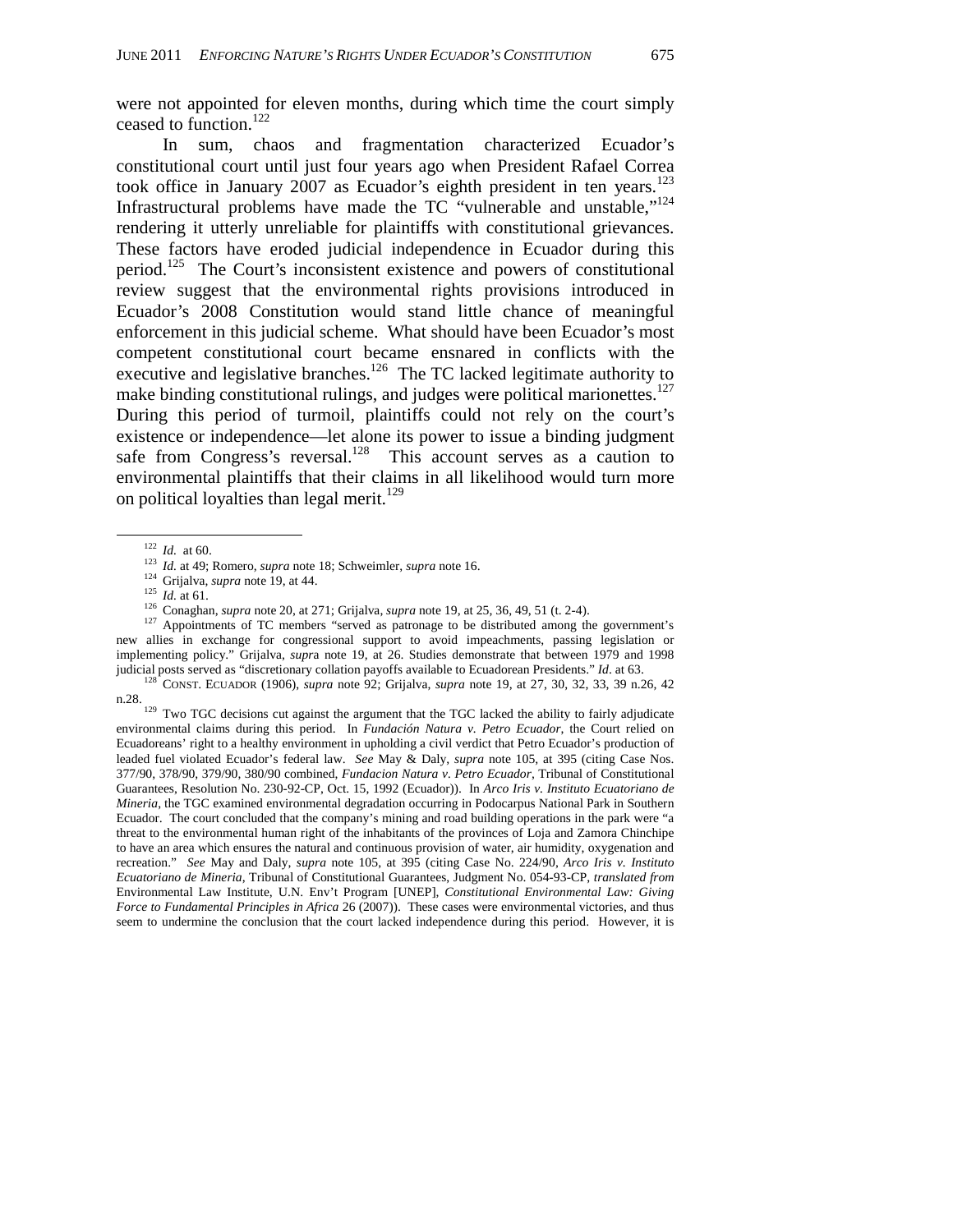### *1. Under the Correa Administration, Environmental Claims May Now Stand a Chance of Fair Adjudication*

 Despite the past dysfunction in Ecuador's judiciary, a strong argument exists that President Correa's changes would force Ecuador's constitutional tribunal to function more independently from the other branches of government.130 If this happens, environmental claims brought under the new amendments would receive fairer adjudication than they would have under previous reforms. The 2008 Constitution significantly changed the format of constitutional adjudication in Ecuador, $131$  and may increase the chances that Ecuador's courts will be able to meaningfully enforce the new environmental mandates. Others argue that the changes make Ecuador's constitutional tribunal more dependent on the President<sup>132</sup>—and thus represent no real improvement.

Structural changes to the Court seem to improve access to justice. The 2008 Constitution, which replaced the TC with the Constitutional Court  $({}^{\circ}CC^{\prime\prime})$ ,<sup>133</sup> allows ordinary citizens to file cases directly with the court (instead of relying on the Ombudsman's $134$  approval, as required in the past).<sup>135</sup> A third of the CC will be replaced every three years,<sup>136</sup> and appointments are now merit-based.<sup>137</sup> The CC enjoys more power and independence than the Court ever did in the past it is finally "completely clear" that the CC is "the only final interpreter of the constitution, and this interpretation cannot be overruled by the legislature."138 Therefore judicial independence is more plausible under the 2008 reforms than under past

l

unclear whether the court would come out the same way as it did in *Arco Iris* when faced with a suit that did not concern federally protected parkland.

<sup>&</sup>lt;sup>130</sup> See Roque Planas, *Ecuador Divided Over Correa's Referendum*, AMERICAS SOCIETY/COUNCIL OF THE AMERICAS (Feb. 23, 2011), http://www.ascoa.org/articles/3040/Ecuador\_Divided\_over\_Correas\_Referendum/ (discussing a referendum proposed by

<sup>&</sup>lt;sup>131</sup> Grijalva, *supra* note 19, at 158.<br><sup>132</sup> *Id.*<br><sup>133</sup> CONST. ECUADOR, *supra* note 5, at art. 429-440.<br><sup>134</sup> In Ecuador, as in many Latin American countries, the Ombudsman functions independently from the government and represents citizen rights, not government interests. Grijalva, *supra* note 19, at 88. While the Attorney General represents the interests of the government, the Ombudsman possesses the political power to both denounce human rights violation and initiate legal actions, like *amparo* and habeas

<sup>&</sup>lt;sup>135</sup> U.S. DEP'T OF STATE, BUREAU OF DEMOCRACY, HUMAN RIGHTS, AND LABOR, 2009 Human Rights *Report: Ecuador* (Mar. 11, 2010), http://www.state.gov/g/drl/rls/hrrpt/2009/wha/136111.htm (last visited

<sup>&</sup>lt;sup>136</sup> CONST. ECUADOR, *supra* note 5, at art. 432.<br><sup>137</sup> Grijalva, *supra* note 19, at 158. Critics of this new format, however, note that the new appointment procedure for the CC allows the government to easily appoint the CC majority. *Id*. 138 *Id.*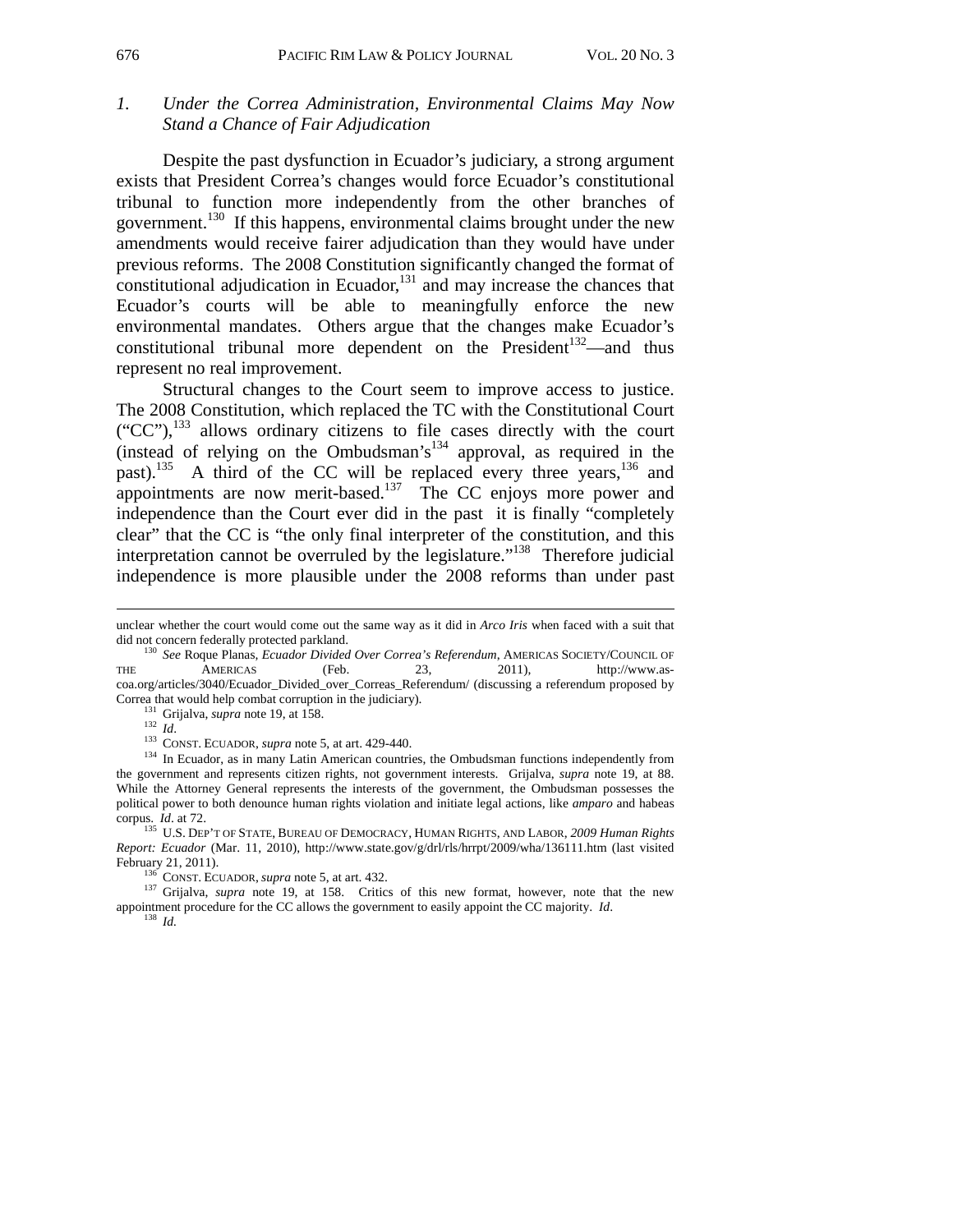constitutions, so environmental claims are more likely to receive fair adjudication. If this turns out to be accurate, it follows that the environmental provisions would carry more meaning and boast a higher chance of success.

### *2. Recent Case Law Suggests That Ecuador's Constitutional Court May Now Be Capable of Independent Adjudication of Environmental Claims*

A recent CC decision proves that successful environmental litigation might now be possible. In December 2008, just a few months after the amendments passed, the CC ruled<sup>139</sup> on an environmental case that began a year before President Correa took office and two years before the new  $\overline{\text{Constant}}$  In November 2006, Ecuador's Ministry of the Environment authorized construction of a new dam project.<sup>141</sup> If completed, the Baba Dam Project (a series of dikes, dams and canals) would stretch from Quito to Guayaquil.<sup>142</sup> A reservoir dam would be built alongside a hydroelectric generating plant, which would create a flood zone of 2,500  $\arccos^{143}$ —thereby displacing several hundred people in the Los Rios province, including two indigenous communities.<sup>144</sup> Downstream, thousands could lose their fisheries and farms for lack of water. Riverside communities face an increased risk of malaria,<sup>145</sup> poor water quality and water shortages.<sup>146</sup> The project would also destroy the habitat of several endangered animal species and more than twenty endemic plant species.<sup>147</sup> Despite these threats, Ecuador's Ministry of Environment granted the project a license to proceed in November 2006.<sup>148</sup> Soon thereafter, Ecuadorean non-

 <sup>139</sup> Resolution No. 1212-2007-RA, http://www.aida-americas.org/sites/default/files/Fallo%20 BABA\_12\_2008.pdf 140 Since this case began before the new environmental provisions took effect, the plaintiffs could not

utilize the new provisions in their argument. However, the case nevertheless demonstrates improved independence in the judiciary, and thus supports this comment's conclusion that the new environmental provisions probably face increase chances of success under President Correa's new Constitutional scheme

than under the unit of the previous conditions conditions conditions. 141 *Constitutional Court Orders Change-in-*<br>8, 2009), http://www.fian.org/news/press-releases/constitutional-court-orders-change-in-(Jan. 8, 2009), http://www.fian.org/news/press-releases/constitutional-court-orders-change-in-<br>environmental-licence-for-baba-dam-ecuador [hereinafter *Constitutional Court Orders Change*].

<sup>&</sup>lt;sup>142</sup> A River in Peril: The Baba Dam Project, AIDA (Aug. 2, 2010), http://www.aidaamericas.org/en/project/babadam [hereinafter *A River in Peril*].<br>
<sup>143</sup> Constitutional Court Orders Change, supra note 141.<br>
<sup>144</sup> *A River in Peril, supra* note 142.<br>
<sup>145</sup> Victories in Chile, Ecuador and Russia, ENVIRON

<sup>2007),</sup> http://www.elaw.org/node/690. 146 *A River in Peril*, *supra* note 142. 147 Resolution 1212-2007-RA, *supra* note 139; AIDA, *supra* note 142. 148 AIDA, *supra* note 142.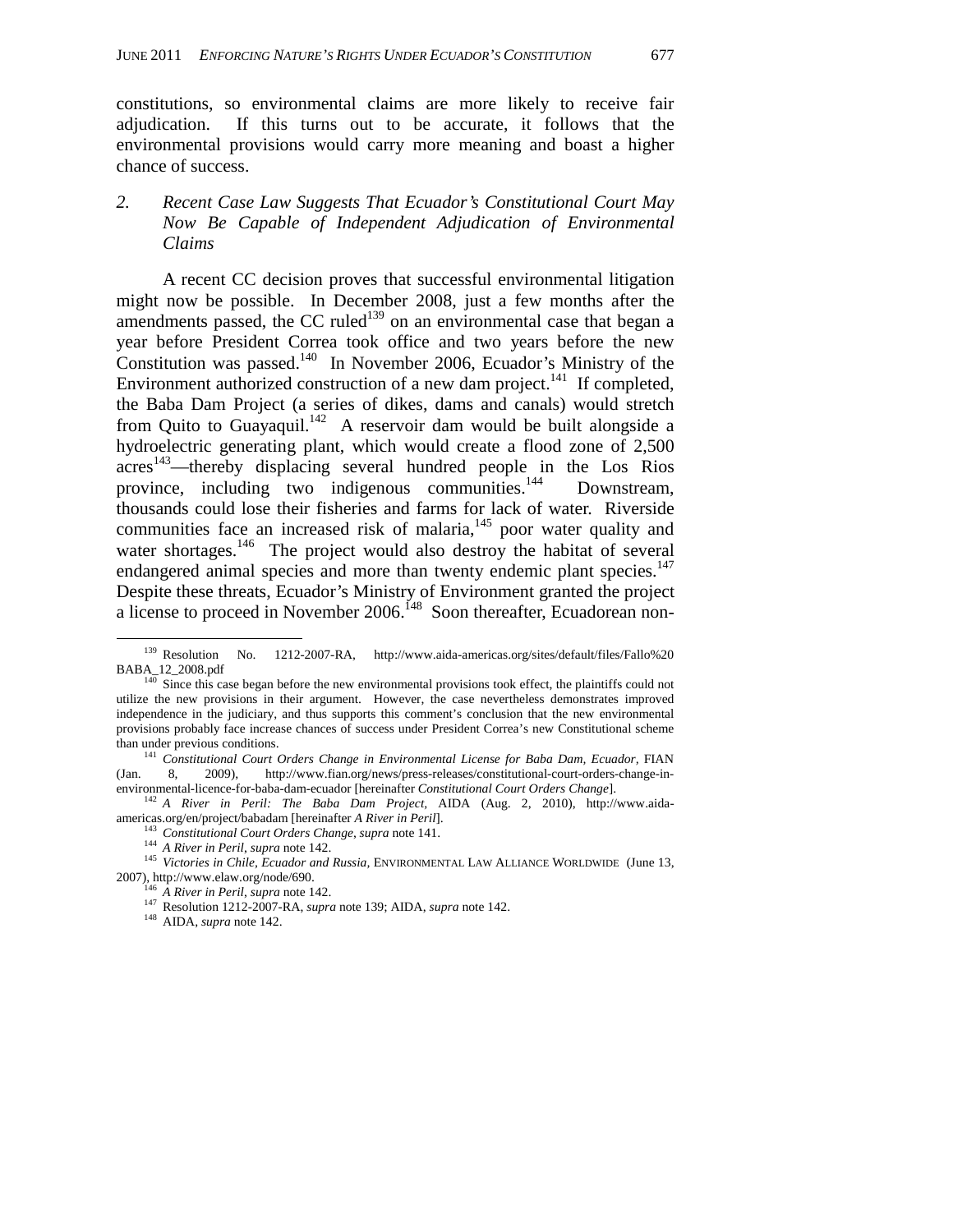### profit  $ECOLEX<sup>149</sup>$  filed suit.

The initial judge rejected ECOLEX's claims that the project violated human rights to water, food, work, and a safe environment,<sup>150</sup> and that the project's environmental impact assessments were incomplete, inaccurate, and failed to meet national and international standards.<sup>151</sup> ECOLEX appealed to the  $CC$ <sup>152</sup>. This time, international human rights organizations submitted amicus briefs in support of ECOLEX; the briefs contained expert conclusions that serious flaws in the studies assessing the risks the dam posed to Ecuadorean biodiversity had contaminated the results.<sup>153</sup> Unlike the first judge, the CC concluded "the manner in which the Baba project had been authorized and implemented constituted a violation of human rights, including the rights to a healthy environment, to consultation and to citizen participation."<sup>154</sup> The CC halted the project, ordered the Ministry of the Environment to reevaluate the environmental impact statements and social impact studies, and ordered the Attorney General to audit the procedures and approval of the environmental impact evaluations.155 ECOLEX called the decision "outstanding news," and expects the ruling to serve as precedent for other projects in Ecuador that affect environmental and human rights.<sup>156</sup>

The significance of the CC's Baba Dam decision is complex, despite ECOLEX's optimism. On one hand, enforcement of the ruling is not secure: the Ecuadorean government is moving forward with the project even though the court-ordered revisions are not complete, and an audit by the Comptroller's Office showed that the project plans lacked measures to mitigate environmental harm.<sup>157</sup> As a result of the government's disobedience, ECOLEX has sought advice on strategies for ensuring the CC's ruling is actually enforced.<sup>158</sup> However, ECOLEX faces an uphill battle: although *amparo* laws in Ecuador ostensibly obligate a defendant to obey a ruling, the *amparo* judges "do not have the power to directly impose

 $149$  ECOLEX is an acronym for the Corporación de Gestión y Derecho Ambiental, an Ecuadorean NGO with legal status to advocate for the rights of people and nature.

 $150$  Because the plaintiffs filed suit in 2006 before nature received legal rights in the 2008 Constitution, the plaintiffs could not bring the claims under the new environmental provisions. Nevertheless, the suit provides an opportunity to observe the CC's reaction to environmental claims, since the CC issued its ruling after the amendments passed.<br>
<sup>151</sup> FIAN, *supra* note 141.<br>
<sup>152</sup> Id.<br>
<sup>153</sup> Id.<br>
<sup>154</sup> AIDA, *supra* note 142; *see generally* Resolution 1212-2007-RA, *supra* note 139.<br>
<sup>155</sup> FIAN, *supra* not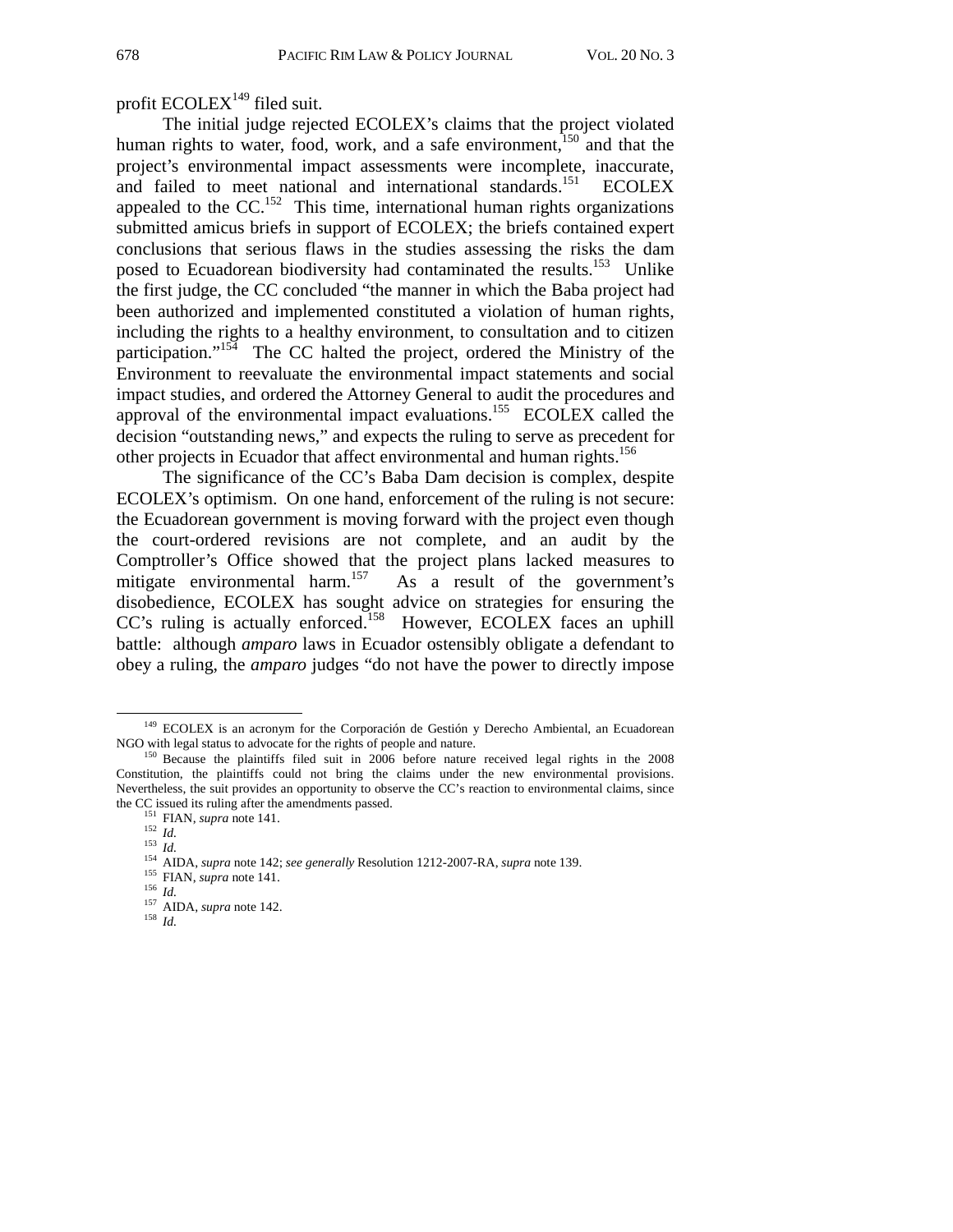disciplinary or criminal sanctions [on] those that disobey their orders."<sup>159</sup> Instead, the interested party must seek out the initiation in the criminal courts of a judicial criminal procedure against the disobedient party, which in this case is the government.<sup>160</sup>

On the other hand, the CC's decision represents a huge step forward in its judicial independence. No data indicates that members voted based on their political ties, and the CC reprimanded the government (the Ministry of the Environment) by holding its procedures inefficient under the constitution. In sum, the Baba Dam decision may mean the new CC will finally serve as a fair forum for plaintiffs to bring their environmental claims, even if enforcement issues remain unresolved.

### *3. President Correa's New Court is an Improvement, but Corruption Continues to Threaten Objectivity*

Despite this progress, grim realities persist, as a politically compromised judiciary is not a plaintiff's only problem. Even if judicial independence has improved under the 2008 Constitution, external corruption of Ecuador's judiciary has not.<sup>161</sup> A 2009 Human Rights Watch Report concluded that, although the 2008 Constitution provided the Judicial Council with more oversight powers over the judiciary as well as prosecutors and private attorneys, "the judiciary continued to operate slowly<sup>162</sup> and inconsistently. There were lengthy delays before most cases came to trial."163 Another 2009 report by the U.S. State Department reported that official corruption is "a serious problem" in Ecuador,  $164$  and that the judges often accepted bribes for favorable decisions.165 The Ecuadorean media has often reported on judges "parceling out cases to outside lawyers who wrote judicial sentences on cases before the court and sent them back to the

<sup>&</sup>lt;sup>159</sup> *See* BREWER-CARIAS, *supra* note 56, at 395.<br><sup>160</sup> *Id.* **161** Ecuador is considered the second most corrupt Latin American nation, "with a level of corruption rivaling that of the Democratic Republic of the Congo, Iraq, Sierra Leone and Uganda." CLARE RIBANDO, CONGRESSIONAL RESEARCH SERVICE, ECUADOR: POLITICAL AND ECONOMIC SITUATION AND U.S. RELATIONS 3 (2005); *see also* John Alan Cohan, *Environmental Rights of Indigenous Peoples Under the Alien Tort Claims Act, the Public Trust Doctrine and Corporate Ethics, and Environmental Dispute* 

*Resolution,* 20 U.C.L.A. J. ENVTL. L. & POL'Y 133, 160 (2001-2002).<br><sup>162</sup> A 2002 study found that the average commercial case in Ecuador takes eight years to reach verdict. Dam, *supra* note 79, at 11. Similar cases in Colombia and Peru averaged less than one year before

<sup>&</sup>lt;sup>163</sup> U.S. DEP'T OF STATE, *supra* note 135.<br><sup>164</sup> U.S. DEP'T OF STATE, BUREAU OF ECONOMIC, ENERGY, AND BUSINESS AFFAIRS, 2009 *Investment Climate Statement: Ecuador* (Feb. 2009), http://www.state.gov/e/eeb/rls/othr/ics/2009/117668.htm. 165 U.S. DEP'T OF STATE, *supra* note 135.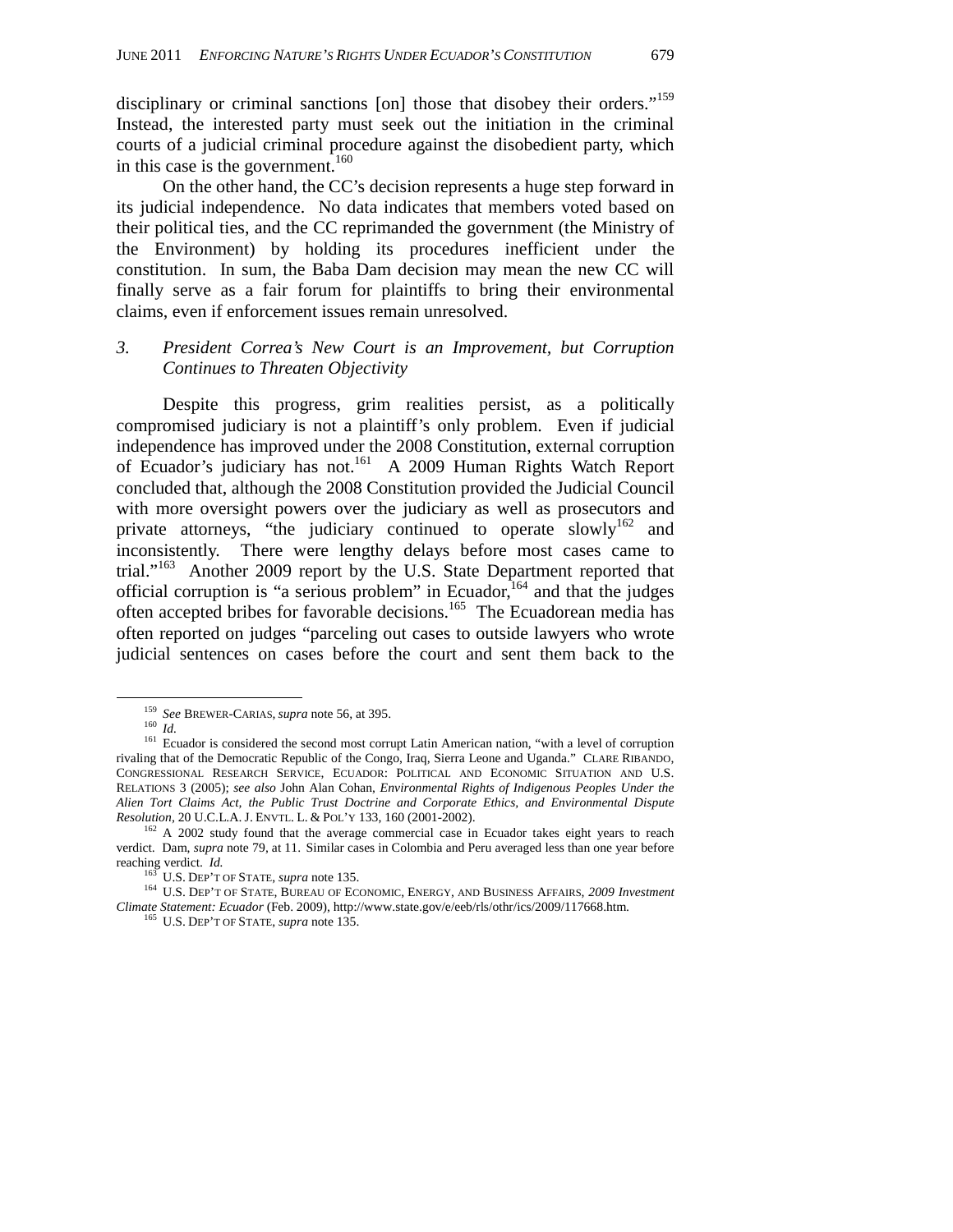presiding judge for signature."<sup>166</sup>

This problem is not new to Ecuador or Latin America in 2001, the United Nations Centre for International Crime Prevention released a study of judicial corruption<sup>167</sup> in Ecuador, Argentina and Venezuela that revealed high frequency of both administrative<sup>168</sup> and operational<sup>169</sup> corruption in Ecuador.170 According to a World Bank report, Ecuador's percentile ranking for "control of corruption" has declined steadily since 1998, which suggests "that the political trajectory of the country is far from settled and that there are fundamental underlying issues that the society must address."<sup>171</sup>

The significance of this data in the context of the 2008 amendments is that plaintiffs suing under constitutional provisions, such as the new environmental provisions, face a huge hurdle to fair adjudication of their claims, since "a vast majority of the population is not [financially] able to offer illicit payoffs to government officials, even when they are willing to do so."<sup>172</sup> This seems especially true for environmental plaintiffs, who are likely to be non-profits and NGOs operating on shoe-string litigation budgets. As a result, environmental plaintiffs, who are unwilling or unable to "supply illicit incentives will be excluded from the provision of a 'public good' (e.g., court services)" and constitutional mandates, and the constitutional mandates will cease to hold practical meaning. In summary, Ecuador's history of judicial corruption and political entrenchment pose serious hurdles for environmental plaintiffs. The above history suggests plaintiffs cannot rely on the court system to enforce nature's rights, and that the provisions could remain lip service until Ecuador's constitutional tribunal proves it can function independently, reliably, and with integrity.

<sup>&</sup>lt;sup>166</sup> *Id*. <sup>167</sup> The directors of the study defined judicial corruption as "the use of public authority for the private benefit of court personnel when this use undermines the rules and procedures to be applied in the provision of court services." Eduardo Buscaglia, *An Analysis of Judicial Corruption and its Causes: An Objective Governing-Based Approach,* 21 INTL. REV. L. & ECON. 233, 235 (2001). <sup>168</sup> Administrative corruption is corruption that "occurs when court administrative employees violate

formal or informal administrative procedures for their private benefit," such as an administrative court employee accepting a bribe to alter files or discovery material, delay a case by "illegally altering the order in which the case is to be attended by the judge." Buscaglia, *supra* note 167, at 235.<br><sup>169</sup> Operational corruption usually involves political schemes where considerable economic interests

are often at stake, such as a politically motivated court ruling or undue procedural change where the judge making the change stands to gain financially. *Id.* 170 The sample in Ecuador was seven judges in seven pilot courts, 100 lawyers, and 200 firms who

brought cases before the pilot courts. Between 1991 and 1999, 15% of judges, 36% percent of lawyers, and 29% of firms reported first-hand knowledge of operational corruption. Administrative corruption was more frequent: 24% of judges, 51% of lawyers, and 40% of firms reported it. Finally, 82% of judges reported first hand knowledge of courts' abuse of discretion. Buscaglia, *supra* note 167, at 237 Table 1. 171 Jameson, *supra* note 37, at 4. 172 Buscaglia, *supra* note 167, at 247.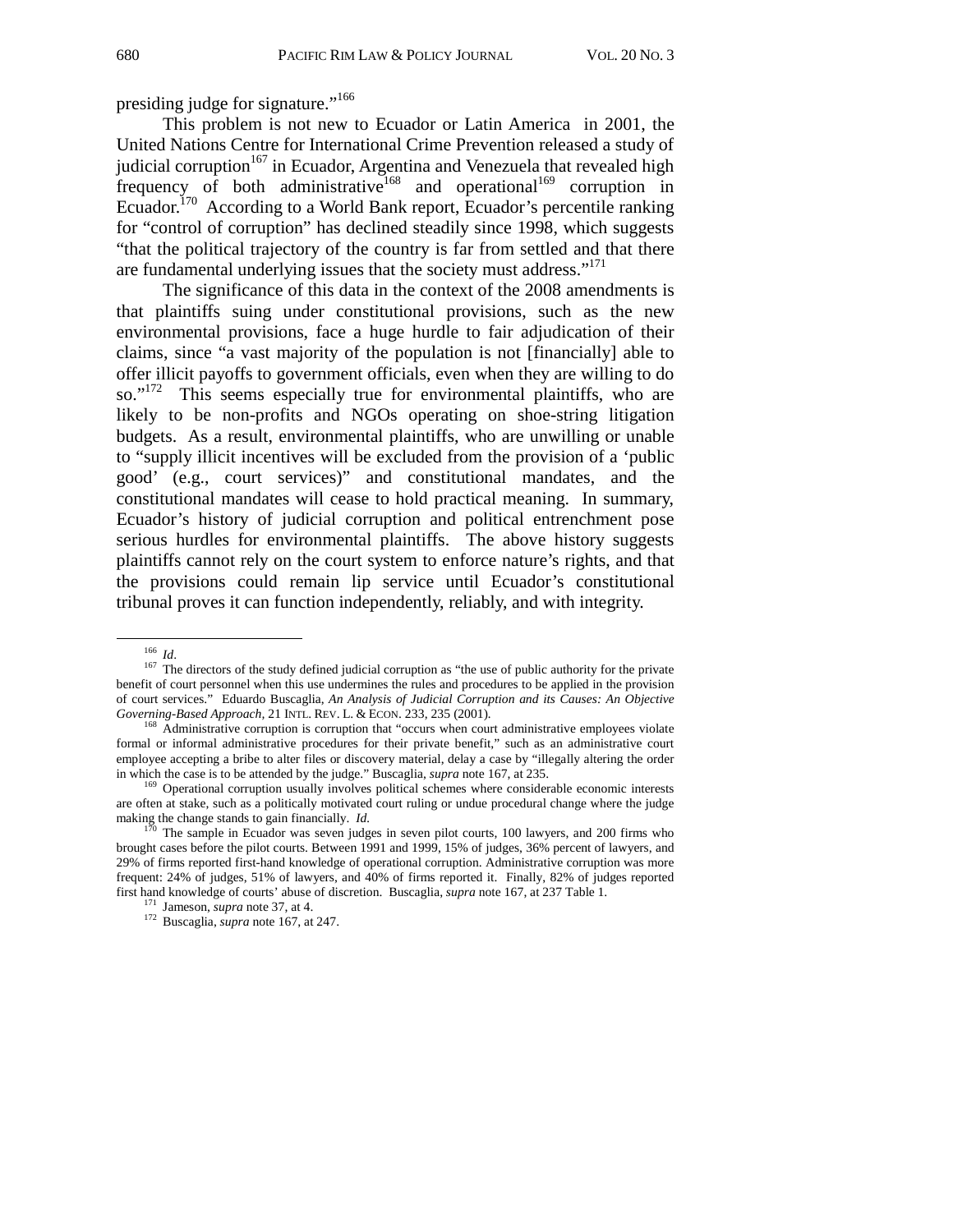IV. POTENTIAL SOLUTIONS TO NON-ENFORCEMENT: ECUADOR'S CHANCES OF SUCCESSFUL IMPLEMENTATION WILL INCREASE IF THE COUNTRY IMPLEMENTS A NUMBER OF REFORMS

The world is watching to see how Ecuador will implement these novel constitutional amendments. As detailed above, several obstacles hamper implementation: 1) Ecuador's lack of a standing doctrine; 2) the amendments' textual vagueness; 3) dysfunctional politics; 4) corruption and manipulation of the judiciary; and 5) policy barriers like economic instability and doubts regarding President Correa's sincerity. This section proposes some potential solutions to the above factors.<sup>173</sup>

First, Ecuador should grant its CC members life tenure. Permanent office for CC members will increase the judiciary's independence and boost the chances of fair adjudication of environmental claims. Second, Ecuador should codify an "open" standing doctrine to alleviate the procedural confusion surrounding litigation of the amendments. Finally, Ecuador should create an independent enforcement body and a specialized tribunal with criminal contempt powers.

### *A. Ecuador's Constitutional Court Members Should Receive Lifetime Tenure to Improve Judicial Independence and Increase the Chances of Fair Adjudication of Environmental Claims*

Among the above factors hampering the amendments' implementation, the primary obstacle is Ecuador's pattern of judicial dysfunction.174 The judiciary's functionality is acutely important to the success of these amendments because environmental disputes so often carry political and economic repercussions with the potential of sparking political backlash.<sup>175</sup> Courts assessing environmental claims often must weigh Courts assessing environmental claims often must weigh competing policy interests that affect political agendas because fashioning a remedy for a claimant often requires the court to choose between the environmental interests at issue and the community's present and future economic and social interests.<sup>176</sup> The stakes are particularly high in environmental disputes: a plaintiff's verdict can mean loss of political

<sup>&</sup>lt;sup>173</sup> It should be noted, however, that Ecuador's political problems reflect years of turmoil, a political solution to which is beyond the scope of this article.<br><sup>174</sup> *See supra* Part III.C.

<sup>&</sup>lt;sup>175</sup> May & Daly, *supra* note 105, at 425.<br><sup>176</sup> Environmental decisions "require a court to engage in significant policy decisions . . . [and] require the allocation of resources toward one set of goals, invariably at the expense of other social needs . . ." *Id.*  at 428.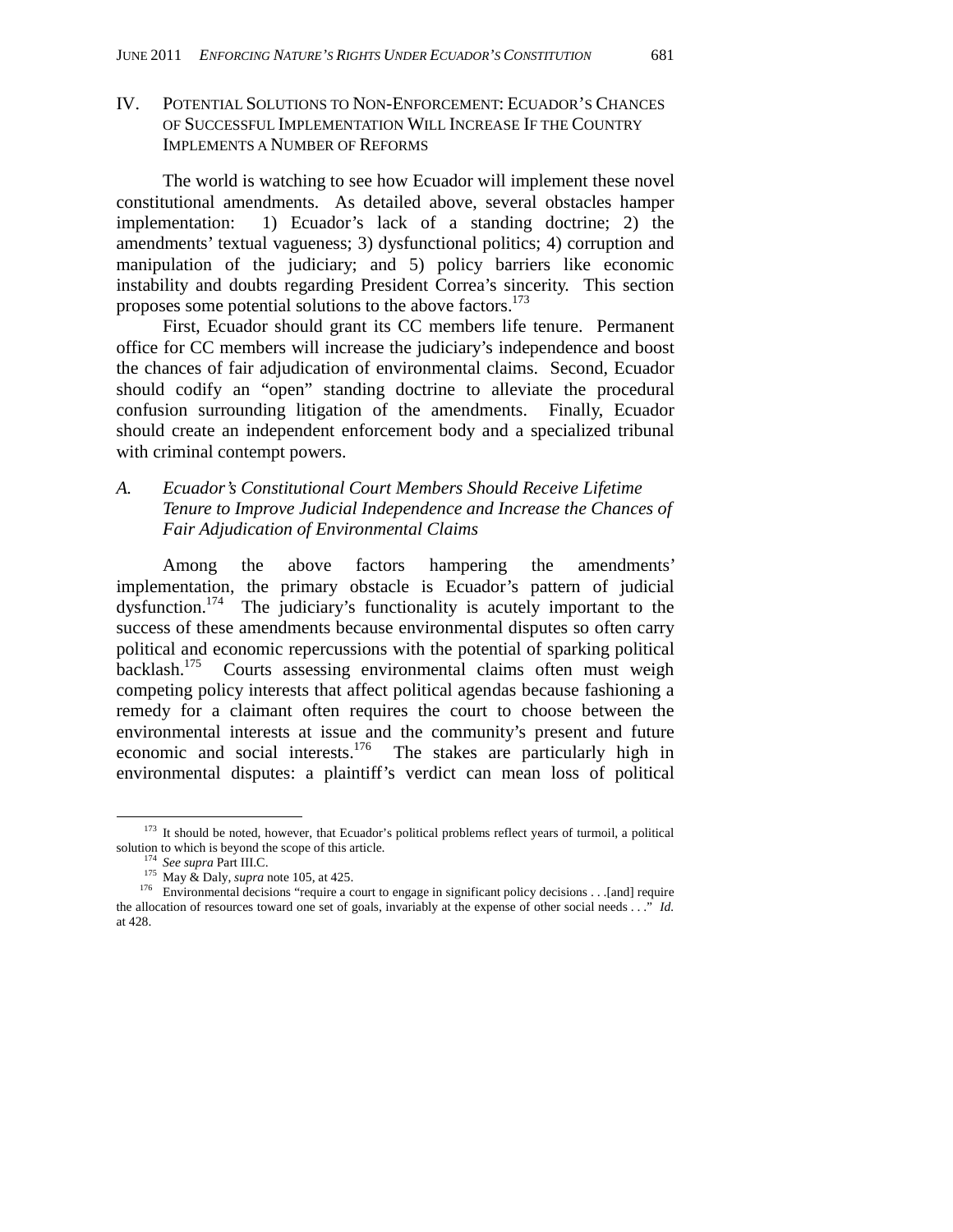station or, in some parts of the world, death for jurists and litigants alike. $177$ For example, in 2000, a former Ecuadorean Supreme Court Justice noted the reasonable likelihood that the Ecuadorean military, which is funded by oil revenues, would harass the *Texaco* plaintiffs if they brought suit in Ecuador.<sup>178</sup> Thus, lifetime tenure would allow the judiciary to decide cases on the merits, rather than fears of political or personal ramifications.

### *1. Lifetime Tenure Will Increase Judicial Independence and Improve the Economy*

As a general rule, where the judiciary is ineffective, advancements in substantive law may make little difference.<sup>179</sup> Furthermore, research shows that independent judiciaries correlate with economic growth: strong judiciaries lead to improved credit markets and the growth of both big and small business because firms trust those courts to enforce agreements.<sup>180</sup> Ecuador's business sector currently distrusts the courts. Surveys reveal that investment firms in Ecuador are "reluctant to switch suppliers, even if offered a lower price, for fear [that] they could not turn to the courts" for enforcement of their contracts.<sup>181</sup> Thus, a stronger judiciary in Ecuador will aid implementation of the new environmental provisions in two ways—by allowing for more consistent application of substantive law and by improving Ecuador's economy so that the government has more money to implement environmental protection programs, policies, and legislation. The solution of granting CC members lifetime tenures therefore helps solve the problem of how Ecuador can simultaneously protect natural resources and sustain the economy.

As Alexander Hamilton<sup>182</sup> stated, "nothing can contribute so much to . . . firmness and independence as permanency in office."183 Thus, to improve the judiciary and increase judicial independence, Ecuador must protect its CC Justices from executive and legislative impeachment by granting lifetime tenure.<sup>184</sup> Lifetime tenure is critical if Ecuador is to restore stability and eliminate corruption from its judiciary. Plaintiffs must be able bring constitutional claims before a fair and efficient judiciary that rules on

<sup>&</sup>lt;sup>177</sup> *Id.* at 433.<br>
<sup>178</sup> Cohan, *supra* note 161, at 161.<br>
<sup>179</sup> Dam, *supra* note 79, at 3.<br>
<sup>180</sup> *Id.* at 1-2.<br>
<sup>181</sup> *Id.* at 1-2.<br>
<sup>181</sup> *Id.* at 2.<br>
<sup>182</sup> A "founding father" of the United States.<br>
<sup>183</sup> THE FEDER http://www.foundingfathers.info/federalistpapers/fed78.htm (last visited March 18, 2011).<br><sup>184</sup> Lifetime tenure should be codified and then included in the next constitutional amendment.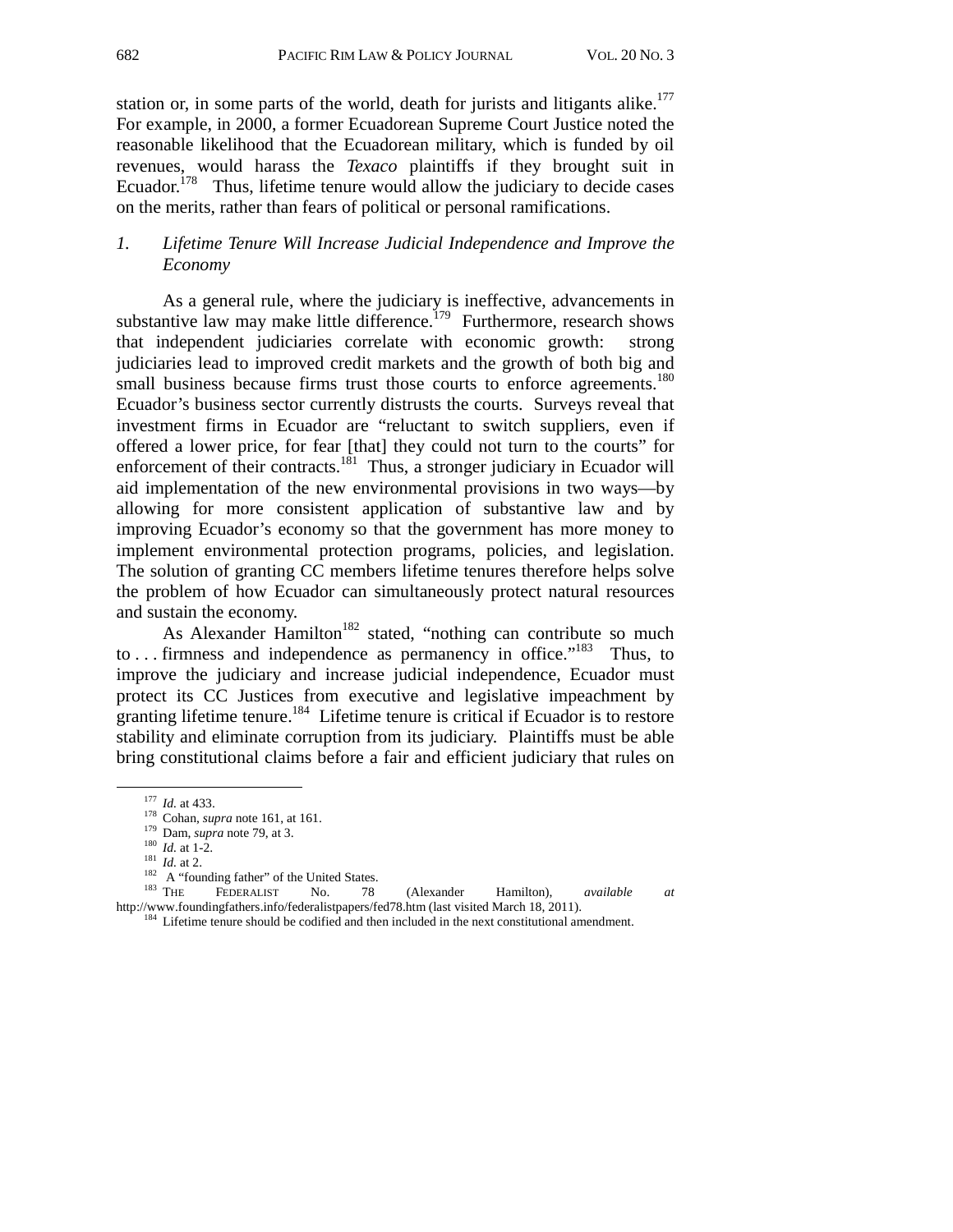the case's merits—not the politics of the moment. Throughout the CC's history, the length of members' tenure has varied with different constitutional amendments. Between 1945 and 1992, members served twoand four-year terms.<sup>185</sup> Since 2008, CC justices have served nine-year terms, and one-third of the CC is replaced every  $3$  years.<sup>186</sup> Though nineyear terms are certainly an improvement, nine years are still insufficient, as "experience has demonstrated that an independent judiciary rests on a permanent corps of judges who can be removed only for cause."<sup>187</sup>

The need for lifetime tenure is especially strong in developing countries with historically weak judiciaries, like Ecuador.<sup>188</sup> Lifetime tenure cultivates judicial independence in these developing nations "because it gives [judges] economic security and frees them from undesirable pressures, whether from government, politicians, or private parties."<sup>189</sup> Thus, given the history of political entrenchment in Ecuador's judiciary (detailed above in Part II.C.) this solution is especially appropriate. Such a reform would allow CC Justices the freedom to eliminate all political influences from their decisions without fear of financial, professional, or political repercussions. Further, this job security would increase the prestige of Ecuador's judiciary by making it a more dependable career path. This increased prestige can in turn increase the CC's independence because "a judiciary without independence is likely to lack prestige in the legal profession, and law graduates may in turn avoid a career in a judiciary lacking independence."<sup>190</sup>

Statistics of judicial dependence from other parts of Latin America support this solution of lifetime tenure. In Peru, for example, President Fujimori kept more than half the country's judges on temporary appointment between 1992 and 2002; not surprisingly, Peru's judiciary is consistently rated as the least independent in Latin America.<sup>191</sup> Argentina's situation is not unlike Ecuador's. Between 1946 and 1994, Argentina's Court was completely replaced six times by successive Presidents.<sup>192</sup> Research shows that this cycle contributed to Argentina's decline from one of the world's ten wealthiest countries to one of the world's poorest.<sup>193</sup>

<sup>&</sup>lt;sup>185</sup> Grijalva, *supra* note 19, at 31 (t. 2-1).<br><sup>186</sup> CONST. ECUADOR, *supra* note 5, at art. 432<br><sup>187</sup> Dam, *supra* note 79, at 23.<br><sup>187</sup> Dam, *supra* note 79, at 23.<br><sup>188</sup> Id. ("Today a developing country, especially w power, would be well advised to adopt procedures and practices, such as life tenure, that encourage judges

<sup>&</sup>lt;sup>189</sup> Dam, *supra* note 79, at 23.<br>
<sup>190</sup> Id. at 25.<br>
<sup>191</sup> Id. at 11.<br>
<sup>192</sup> Id. at 24.<br>
<sup>192</sup> Id. at 24 (citing Alston, Lee J. & Andrés A. Gallo, *The Erosion of Checks and Balances in*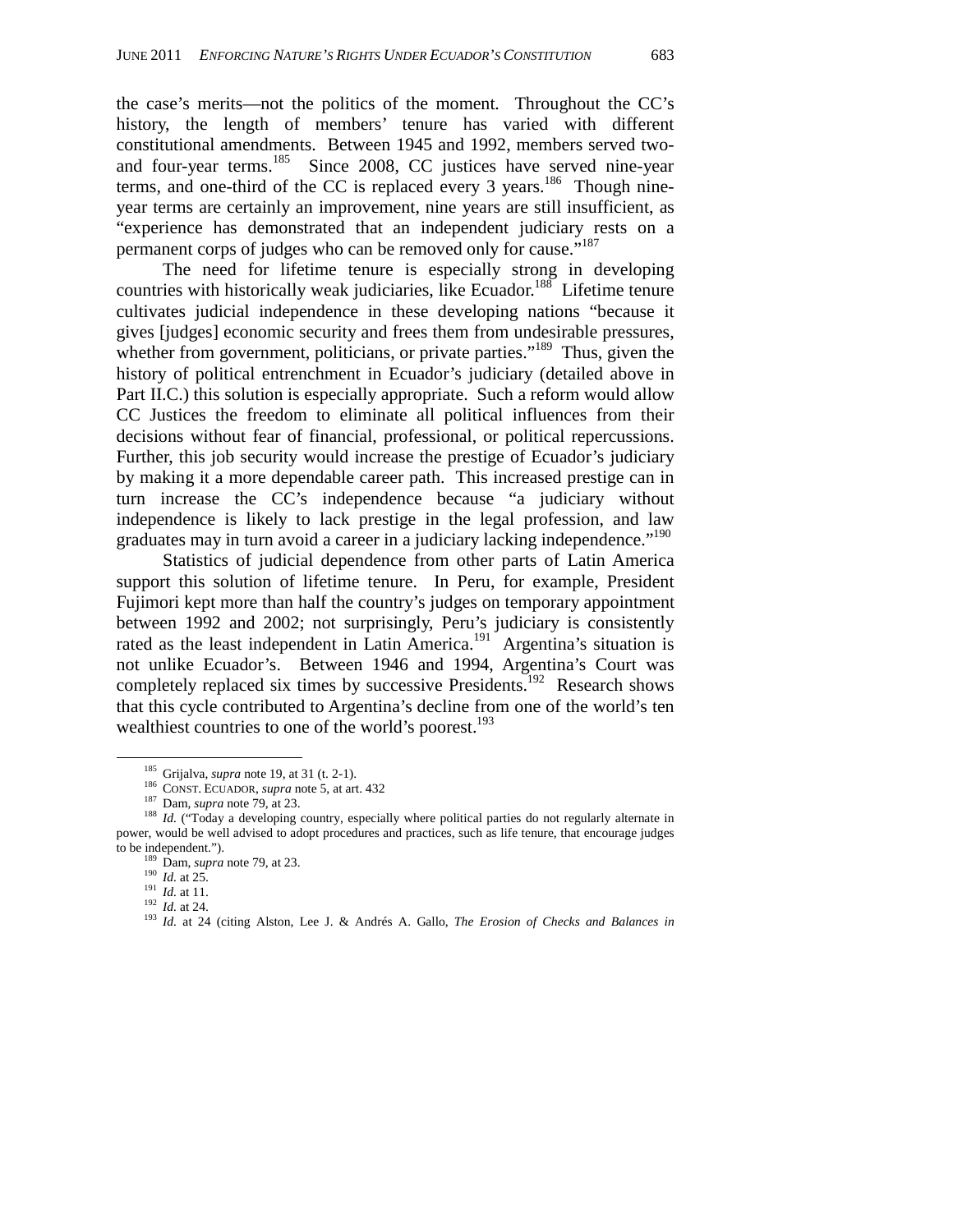### *2. Criticisms of Lifetime Tenure Do Not Apply to Ecuador*

Of course, the life tenure approach has its critics. Some argue that appointments for life have often served as "an opportunity for patronage," as seen in the United States.<sup>194</sup> Consequently, judicial appointments in the United States often end up serving a political purpose, and Congress is more likely to appoint new federal judges when the President's party holds a Congressional majority.<sup>195</sup> Life tenure actually appears to counteract judicial independence, the argument goes, because judges can become political pawns for life.

However, patronage concerns are less likely to apply in Ecuador because the country's party system is so fragmented. Studies show that between 1979 and 2004, Ecuador had the second most fragmented political system in Latin American after Brazil,<sup>196</sup> with some twenty-two political parties jostling for power.<sup>197</sup> During that period, the President's political party controlled, on average, only 26% of the legislative seats, and no president ever held a congressional majority.198 This fragmentation means that lifetime appointments pose little risk of patronage in Ecuador, since it is unlikely that future presidents will hold enough power in Congress to manipulate judicial appointments. In fact, the party system was so highly

l

*Argentina and the Rise of Populism in Argentina: An Explanation for Argentina's Economic Slide From the Top Ten*, (Univ. of Co. Institute of Behavior Science, Research Program on Pol. & Econ. Change, Working Paper No. PEC2005-0001, 2005)). The fact that Argentina's economy and judiciary declined in tandem highlights the financial advantages of an independent judiciary. Research shows that judicial independence correlates with economic growth because investors are more willing to spend money in a country where they trust the judiciary will uphold their rights. Dam, *supra* note 79 at 3 (citing Jonathan Wheatley, "Brazil's Judicial Nightmare Brings Gridlock for Growth," *Financial Times*, May 24, 2005). Further, surveys show that investment firms in Ecuador "would be reluctant to switch suppliers, even if offered a lower price, for fear they could not turn to the courts to enforce the agreement." Dam, *supra* note 79, at 2. Thus, since money Ecuador spends on its judiciary will ultimately improve its entire economy, Ecuador should not hesitate to transition to a lifetime tenure appointment system and prohibit any decrease in judges' salaries. Salaries are a critical issue because top legal professionals will not seek appointment—and the judiciary will therefore not gain prestige and independence—unless CC justices receive lifetime appointment with fair salaries. Research shows that Mexico, for example, pays low judicial salaries, pushing the most talented graduates toward more lucrative careers in private practice. *See* Robert Kossick, *The Rule of Law and Development in Mexico*, 21 ARIZ. J. INT'L & COMP. L. 3, 742 (2004). 194 Judith Resnik, *Judicial Selection and Democratic Theory: Supply, Demand and Life Tenure*, 26

CARDOZO L. REV. 579, 580 (2005). 195 *Id*. (citing John M. De Figuiredo & Emerson H. Tiller, *Congressional Control of the Courts: A* 

*Theoretical and Empirical Analysis of the Expansion of the Federal Judiciary*, 39 J. L. & ECON. 435 (1996)).<br>
<sup>196</sup> Griialva, *supra* note 19, at 20-21.

<sup>&</sup>lt;sup>197</sup> J. Andrés Mejía Acosta, Ghost Coalitions: Economic Reforms, Fragmented Legislatures and Informal Institutions in Ecuador (1979-2002) (unpublished Ph.D. dissertation, University of Notre Dame). 198 Grijalva, *supra* note 19, at 21.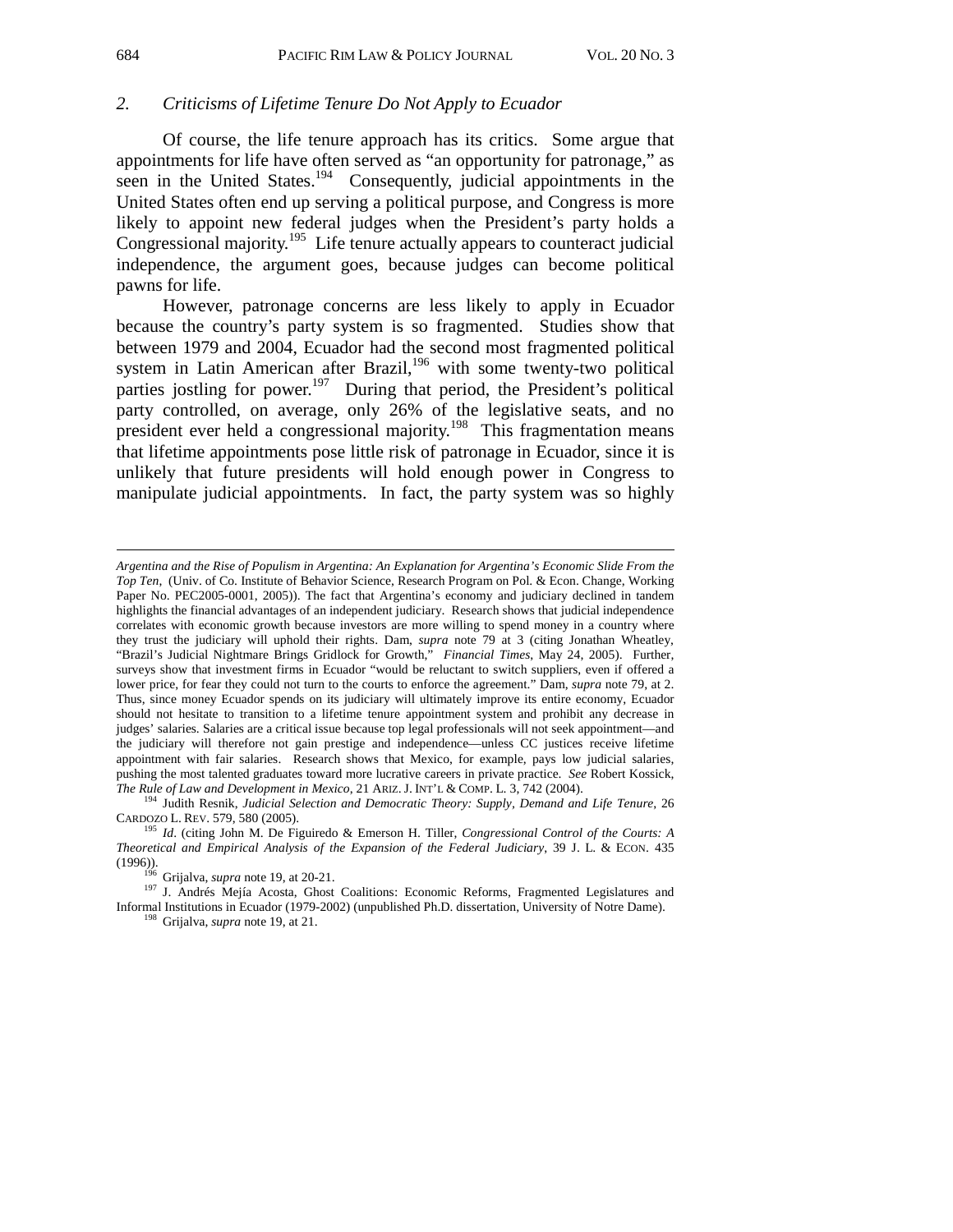fragmented at the time President Correa took office that it is a virtual certainty that he will not achieve a majority in Congress.<sup>199</sup>

### *B. Ecuador Should Codify an "Open" Standing Doctrine to Give Effect to the Amendments' Purpose*

 As discussed above in Part III.C., a major obstacle for plaintiffs suing under the new environmental provisions is that environmental rights, even the most anthropocentric ones, are difficult to implement and enforce. The absence of a clear standing doctrine in Ecuador makes this already difficult task even more complicated. Before the new provisions can have bite, Ecuador must codify standing guidelines upon which plaintiffs could rely. 200

### *1. Codifying a Liberal, or "Open," Standing Doctrine Will Reassure Plaintiffs That Environmental Litigation Is Worth It*

Standing doctrines are essential because they give procedural teeth to substantive rights, hence creating procedural rights that promote the transparency and accountability that are indispensable in effective environmental governance.<sup>201</sup> Without clear standing requirements, plaintiffs could spend years on a lawsuit only to have a judge toss it out for lack of standing. It is reasonable to conclude that few plaintiffs will take this risk until Ecuador's standing doctrine is less vague. Indeed, standing is difficult for environmental plaintiffs in general,  $\frac{202}{202}$  and even more so for Ecuadorean plaintiffs suing under the new provisions, since they cannot know what the provisions require them to prove. Additionally, Ecuador's new amendment is somewhat of a puzzle because the legal community has little experience conceptualizing "how to enforce a right that is, by its very definition, not connected to a human concern."<sup>203</sup> In short, Ecuador must codify its standing doctrine before the amendments can mean anything.<sup>204</sup>

#### *a. Open standing would effectuate the amendments' aims*

To achieve the purpose of the amendments, Ecuador should codify an open standing doctrine as opposed to a more restrictive doctrine that imposes

 <sup>199</sup> Conaghan, *supra* note 20, at 271. 200 Bassi, *supra* note 46, at 463. 201 *See* World Resources Institute, Carl Bruch, Wole Coker, & Chris VanArsdale, *Working Paper Series: Environmental Governance in Africa: Breathing Life into Fundamental Principles: Implementing*  Constitutional Environmental Protections in Africa (Apr. 2001), pdf.wri.org/eaa\_bruch.pdf.<br><sup>202</sup> Bruckerhoff, *supra* note 59, at 627.<br><sup>203</sup> Id. at 635.<br><sup>204</sup> See Bassi, *supra* note 46, at 464.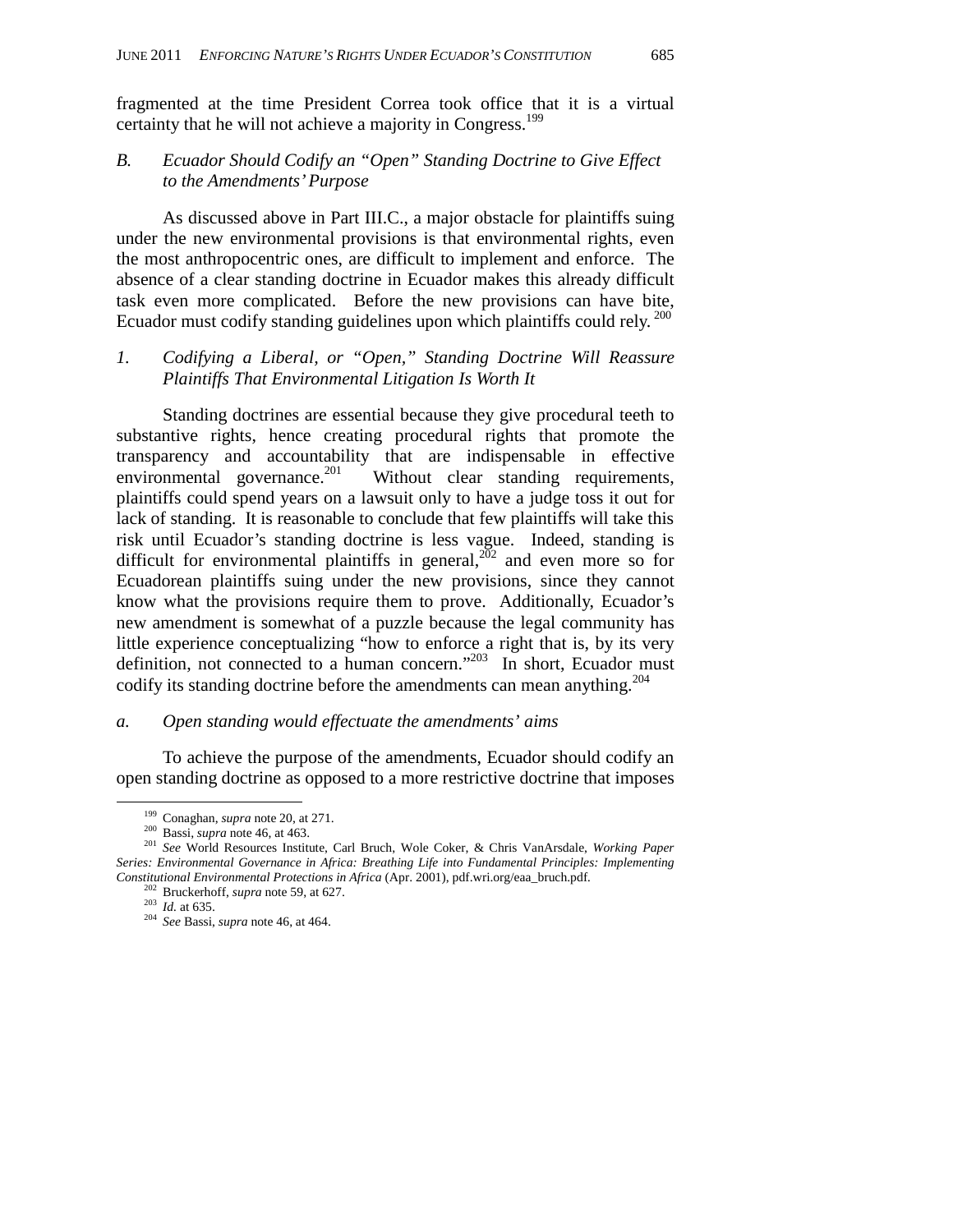strict requirements on plaintiffs. An open standing doctrine will aid the amendments' enforcement because "the broader or more lenient the standing requirements . . . the more likely that a constitutional right will be enforced."205 Under open standing, any individual could defend nature's rights, regardless of whether that plaintiff could demonstrate any direct personal harm.206

An open standing doctrine makes the most sense for an amendment that purports to grant a remedy to non-human entities. Under this doctrine, plaintiffs would not be bound to the stringent standing requirements employed by U.S. courts, as those requirements could not realize the aim of providing a remedy to the environment itself. Thus, despite criticisms of an open standing doctrine, which warn of frivolous claims and bad precedent.<sup>207</sup> open standing would best implement the amendments' aims.

In codifying "open" standing, Ecuador would be following in the footsteps of countries that have already found success with such a doctrine in the adjudication of environmental claims. For instance, the Supreme Court of Chile held in a 1997 decision known as the *Trillium* case that the Chilean government violated the country's constitutional right to live in an environment free from contamination when it approved a project allowing 270,000 hectares of forests to be logged.<sup>208</sup> The Court granted standing to the plaintiffs (individuals<sup>209</sup> and environmental groups<sup>210</sup>) despite the fact that none had suffered any personal injury, explaining that the constitutional right to a clean environment was owed to all citizens.<sup>211</sup> The Supreme Court of Peru likewise granted open standing to a group of citizens in the environmental case *Proterra v. Ferroaleaciones San Ramon S.A* in 1992.<sup>212</sup> India, South Africa, and the Philippines also grant liberal standing in environmental cases.<sup>213</sup>

<sup>&</sup>lt;sup>205</sup> May & Daly, *supra* note 105, at 416.<br><sup>206</sup> Bassi, *supra* note 46, at 465.<br><sup>207</sup> *See, e.g.*, Bassi, *supra* note 46, at 465.<br><sup>207</sup> *See, e.g.*, Bassi, *supra* note 46, at 465.<br><sup>208</sup> May & Daly, *supra* note 105, a

Supreme Court, Mar. 19, 1997 (Chile), *available at http://www.elaw.org/node/1310).* <sup>209</sup> Oliver A. Houck, *A Case of Sustainable Development: The River God and the Forest at the End of the World, 44 TULSA L. REV. 275, 30* 

<sup>&</sup>lt;sup>210</sup> Gideon Long, *Saving Chile's Southern Wilderness*, BBC NEWS (Feb. 25, 2009), http://news.bbc.co.uk/2/hi/7853076.stm.

<sup>&</sup>lt;sup>211</sup> May & Daly, *supra* note 105, at 392-93. The benefit of Chile's grant of open standing and accepting the case was the preservation of some of the world's last remaining cold-climate virgin forests.

*Id.* <sup>212</sup> *Id.* at 393 (citing *Proterra v. Ferroaleaciones San Ramon S.A.*, Judgment No. 1156-90, Supreme Court, Nov. 19, 1992 (Peru)).

<sup>&</sup>lt;sup>213</sup> May & Daly, *supra* note 105, at 398, 405-406, 416. South Africa's court, however, has not yet enforced the right. *Id.* at 406.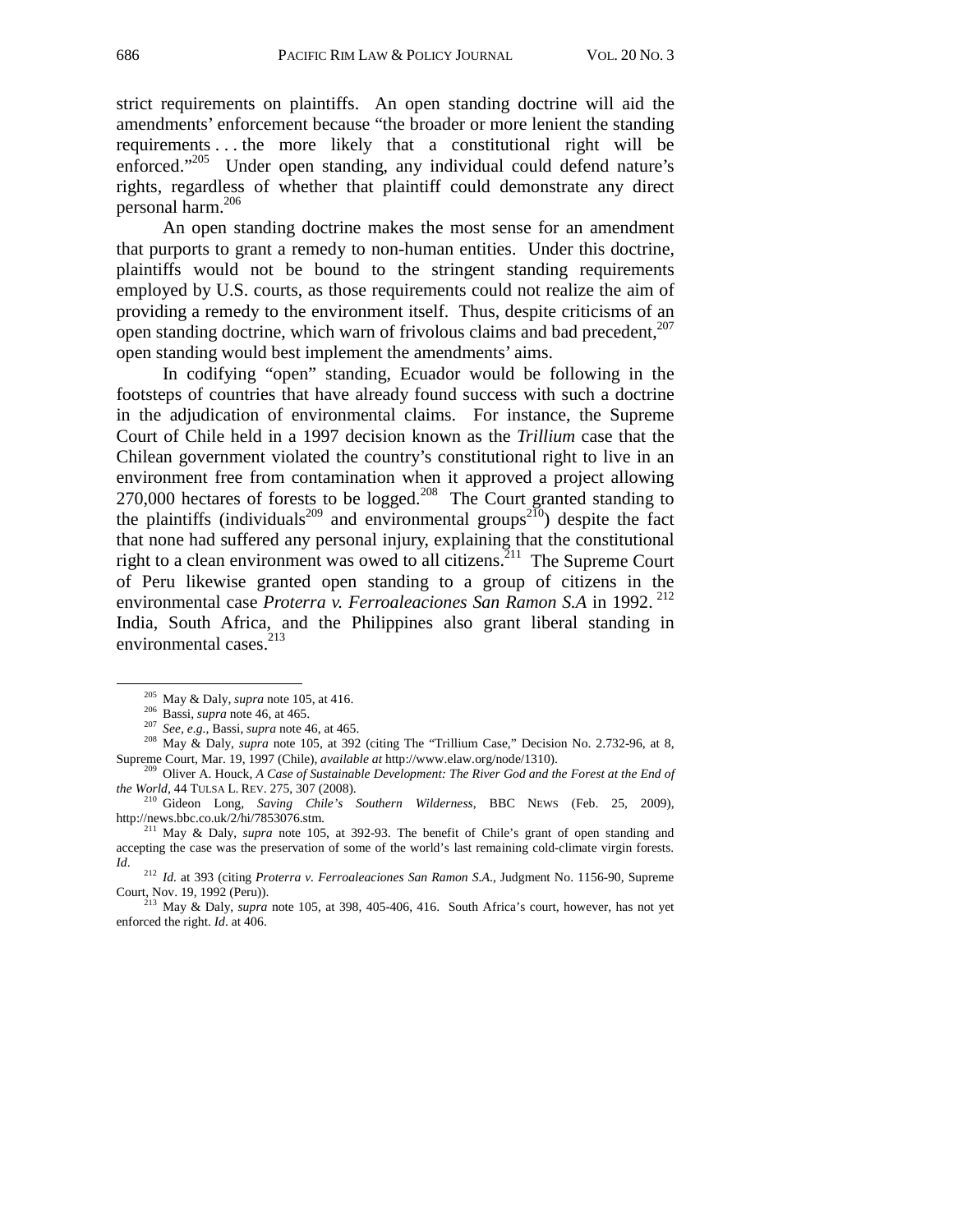### *b. Ecuador should also adopt the "precautionary principle" as part of its standing doctrine*

Furthermore, Ecuador could strengthen the effect of the new environmental provisions and help effect the meaning and aim of the amendments by embracing the "precautionary principle." The precautionary principle holds that "where there is a threat of significant reduction or loss [to the environment], lack of full scientific certainty should not be used as a reason for postponing measures to avoid or minimize such a threat."<sup>214</sup> If courts in Ecuador applied this principle, plaintiffs could earn standing even if they could not demonstrate that tangible harm to the environment had already occurred. This concept of precautionary standing is connected to the concept of future generations. In other words, plaintiffs could sue before harm occurs because an inability to do so would threaten the constitutional rights to a safe environmental that the constitution grants future generations.

Furthermore, the fact that courts in other countries such as Hungary and Pakistan already apply the precautionary principle to environmental rights cases shows that courts properly apply the principle to "help head off the problems associated with having to prove causation in environmental rights cases. $v^{215}$  Proving causation is often legally complex, timerights cases."<sup>215</sup> Proving causation is often legally complex, time-<br>consuming, and expensive.<sup>216</sup> Legal services agencies in developing Legal services agencies in developing. countries like Ecuador often lack the resources to do so because environmental litigation is almost always scientifically and administratively complex.<sup>217</sup> In short, Ecuador's ability to implement these new environmental provisions would greatly improve if the legislature codified guidelines for suits that included an explanation and requirement of the precautionary principle.

### *C. Given Problems with Both National and Local Implementation in Developing Countries, Ecuador Should Create an Independent Enforcement Body and a Specialized Tribunal*

Another threshold issue is which organized body should lead enforcement on the ground once the CC issues environmental rulings; essentially, the question is whether national or local government should call

<sup>&</sup>lt;sup>214</sup> Bruckerhoff, *supra* note 59, at 643 (citing TIM HAYWARD, CONSTITUTIONAL ENVIRONMENTAL RIGHTS 104 (2005)).

<sup>&</sup>lt;sup>215</sup> Bruckerhoff, *supra* note 59, at 644.<br><sup>216</sup> May & Daly, *supra* note 105, at 435<br><sup>217</sup> *Id.* at 417. Environmental litigation often involves all branches of government, plus a multitude of private and public sector actors. *Id*. at 437.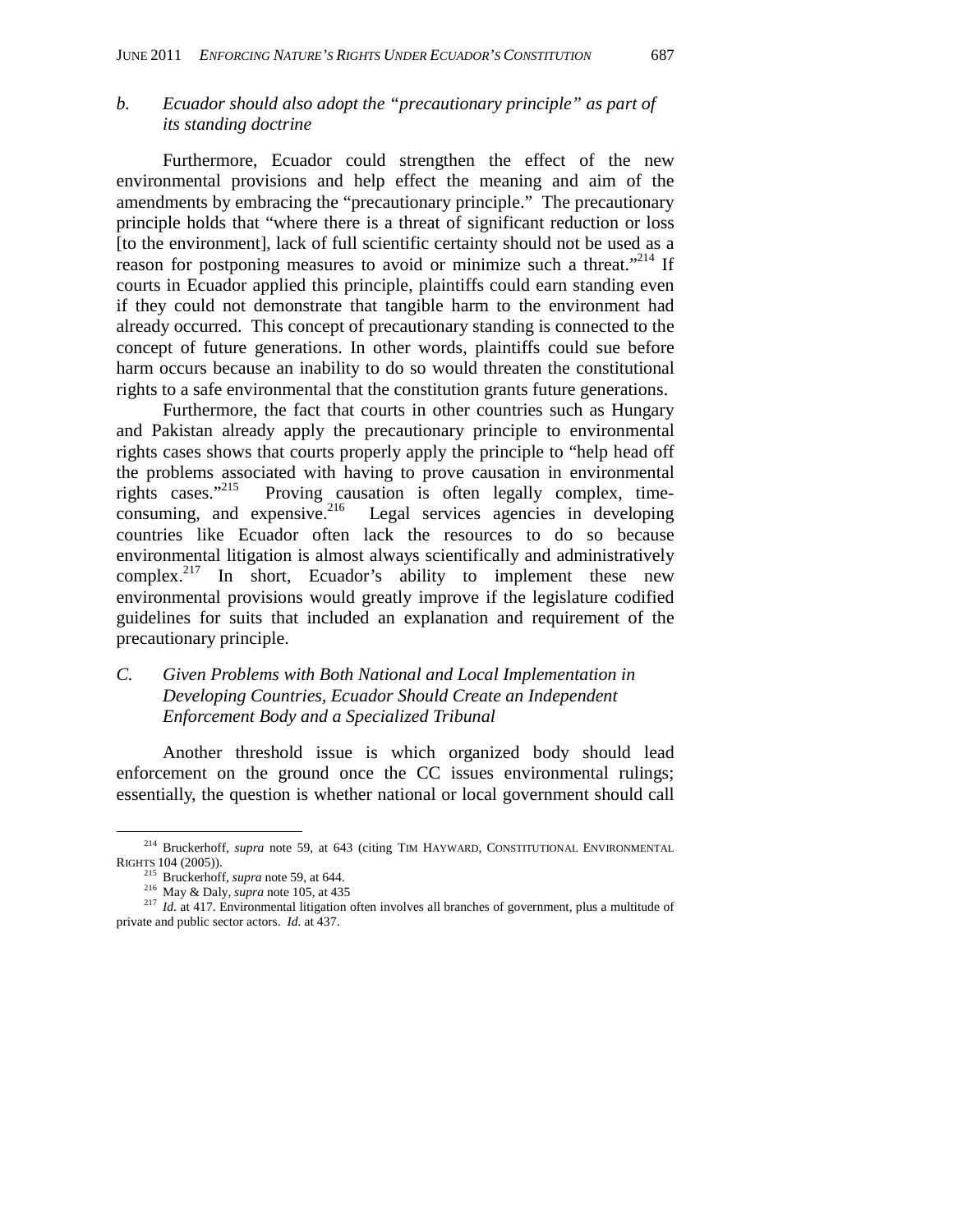the shots. Unfortunately, the answer seems to be neither, as both local and national implementation management will struggle in Ecuador because of its weak legal and political systems. Ecuador should therefore implement an independent body of enforcement.

### *1. Neither Local Nor National Implementation Is Likely to Succeed Because of Ecuador's Fragile Political and Legal Structures*

Research shows that environmental problems in developing countries often stem from institutional problems,  $2^{18}$  and Ecuador is no exception. Research shows that Ecuador's "weak tenurial regimes…induce a cycle of excessive land clearing and inadequate resources conservation."<sup>219</sup> Although national governments tend to efficiently tackle certain objectives, like military organization and urban development, they often lack motivation to spend the amount of money necessary to protect the environment.<sup>220</sup> This seems especially true in low-income nations like Ecuador, where debt is high and poverty is rampant.<sup>221</sup> Consequently, many scholars feel that the "fences-and-lines" approach, where authority over natural resources falls to central government, usually does not work in low-income countries.<sup>222</sup> Ecuador might be the rare exception because President Correa may be politically motivated to conserve resources since indigenous groups comprise a large portion of his constituency.<sup>223</sup> Nevertheless, "corrupt and inefficient bureaucracies can undermine conservation on the ground."<sup>224</sup> Herein lies Ecuador's problem: it has made big promises that are hard to implement.

Unfortunately, local resource management may not be a solution either. Current research shows that "most [communities] are probably too

 <sup>218</sup> Ortega-Pacheco & Manzano-Torres, *supra* note 14, at 7 (citing Edward Barbier, *Explaining Agricultural Land Expansion and Deforestation in Developing Countries*, 86 AM. J. AGRIC. ECON. 5, 1347- 1353 (2004)); C. Ford Runge & Douglas Southgate, *The Institutional Origins of Deforestation in Latin America* (Univ. of Minnesota Dep't of Agric. & Applied Econ., Staff Paper No. P90-5, 1990); Laura Brown, Rodrigo Sierra & Douglas Southgate, *A Statistical Analysis of the Causes of Deforestation in* 

Eastern Ecuador, 19 WORLD DEVELOPMENT NO. 9, 1145, 1145-51 (1991).<br><sup>219</sup> Ortega-Pacheco & Manzano-Torres, *supra* note 14, at 7.<br><sup>220</sup> Christopher B. Barett, Katrina Brandon, Clark Bigson, & Heidi Gjertsen, *Conserving Tro* 

<sup>&</sup>lt;sup>221</sup> Ecuador entered a financial crisis in 1999 after its banking and financial sectors collapsed, oil prices dropped sharply, and inflation rates rose along with political tensions. The country's debt reached ninety-seven percent of its Gross Domestic Product by the end of the year. WORLD BANK, *supra* note 4, at 1. Unemployment rates rose to double digits. Ribando, *supra* note 161, at 4. Currently, almost half of Ecuador's population lives below the poverty line. The Associated Press, *supra* note 3.<br><sup>222</sup> Barett, Brandon, Bigson & Gjertsen, *supra* note 220, at 497.<br><sup>223</sup> Jameson, *supra* note 37, at 20.<br><sup>224</sup> Barett, *supra* not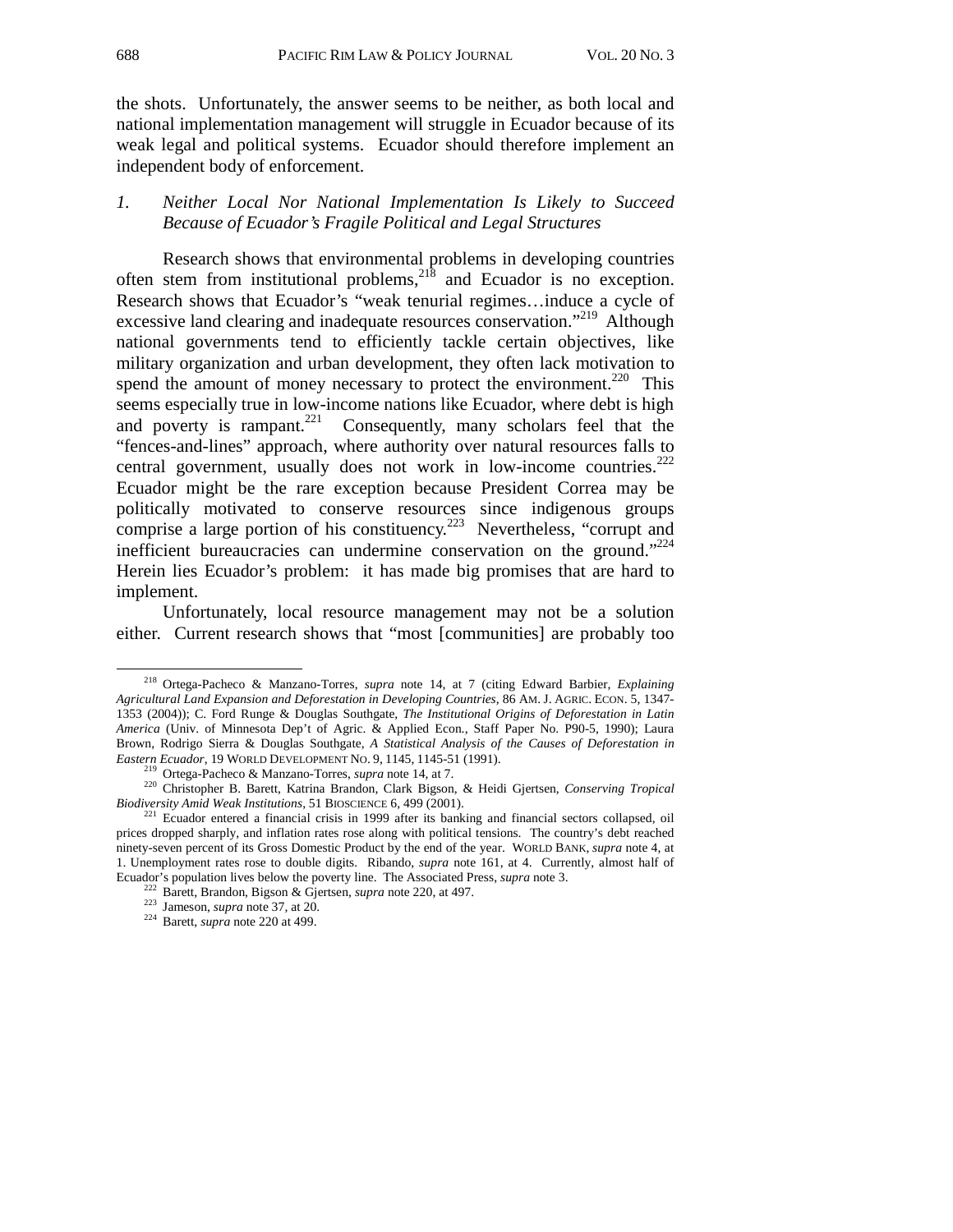weak to resist the temptation to overuse their resources or to overcome outsiders seeking to exploit or control the resources.<sup>225</sup> In short, in much of Latin America, both national and local government systems are weak and undependable.<sup>226</sup>

### *2. Ecuador Needs an Independent Enforcement Body to Implement the Amendments and Prevent Future Corruption*

Ecuador should implement an independent enforcement body, separate from both national and local government, lead enforcement of the amendments on the ground, and finally, bring the government into compliance with its own constitution. An independent body is an appropriate solution to the enforcement problem because the Ecuadorean public distrusts the political system.<sup>227</sup> Public opinion polls show that the public has felt alienated from politics for the past decade: in three successive audits, Ecuadoreans expressed a profound lack of confidence in the 'central nucleus' of the political system: the national government, congress, and political parties. Not surprisingly, the lack of confidence went hand in hand with a widely shared view that politicians were corrupt.<sup>228</sup> Since Ecuadoreans lack confidence in the political system's ability to act on its promises, an independent body would be the appropriate vehicle to restore the public's trust in government and to encourage plaintiffs to bring environmental claims when they are warranted.

This independent body would need legal standing to trace a ruling from the CC to the communities and to ensure that Ecuador adhered to the CC's mandates. The people comprising this body would need to possess a professional background in environmental law and ideally constitutional law. More importantly, they would need to lack any political affiliations that would compromise their objectivity, in order to effectively enforce the CC's environmental rulings and avoid the entrenchment that corrupted the judiciary. This new body will increase the effectiveness of the environmental provisions because Ecuadoreans will see that their lawsuits

<sup>&</sup>lt;sup>225</sup> *Id*. <sup>226</sup> There is general agreement that "successful conservation institutions at whatever scale, must possess (1) the authority, ability, and willingness to restrict access and use; (2) the wherewithal to offer incentives to use resources sustainably (which in some cases may mean no use at all); (3) the technical capacity to monitor ecological and social conditions; and (4) the managerial flexibility to alter the array of incentives and the rules of access so as to cope with changes in the condition of the resources or its users." Conservation programs by both national and local governments tend to have trouble meeting all of these conditions. Barett, Brandon, Bigson & Gjertsen, *supra* note 220, at 499. 227 *See* Conaghan, *supra* note 20, at 271. 228 *Id.*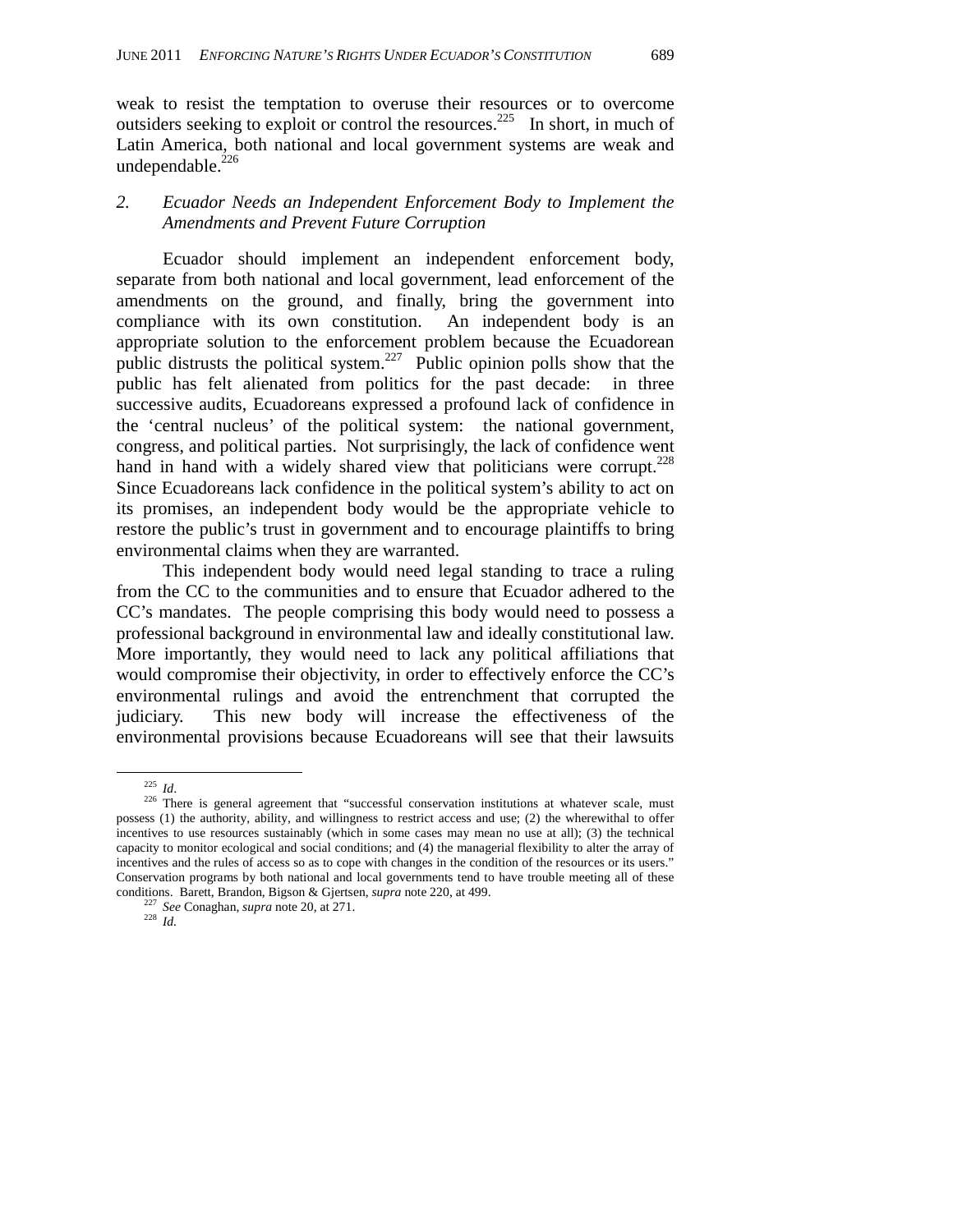matter, have a lasting effect, and are not a waste of their time and money.

*3. Ecuador Should Create a Specialized Environmental Court with Power of Criminal Contempt to Aid Enforcement* 

In light of Ecuador's fickle judicial setting, Ecuador should create a specialized environmental tribunal to implement the amendments. These specialized courts could develop their own requirements for both standing and the admission of evidence, both of which tend to cause problems for plaintiffs for reasons discussed elsewhere in this comment.<sup>229</sup> If staffed by judges with environmental or scientific expertise, these tribunals could give a more fair trial to parties on both sides of the litigation. Additionally, "with added expertise, the courts would benefit from increased social legitimacy, and would thereby have the power to issue broader, more creative orders to remedy environmental violations."230 A specialized court is also better able to avoid the entrenchment and dysfunction characteristic of the constitutional court; by deciding only environmental cases, the court would dodge pressure from other branches of government that the constitutional court must battle when deciding politically-charged cases.

To maximize its effectiveness, this court must have criminal contempt power—or the power to impose criminal sanctions for violations of its rulings. Criminal contempt is considered one of the most important features of an injunctive relief system.<sup>231</sup> In the United States, criminal contempt power is part of what makes an injunction effective; the same court that issues a ruling can also punish violations of that ruling with imprisonment or fines.232 *Amparo* judges in Ecuador do not have this power,233 so disobedient parties, like the government in the Baba Dam case, have no incentive to obey a ruling because they face no sanctions. As Justice Brewer of the United States Supreme Court said, to compel obedience, courts "must have the right to inquire whether there has been any disobedience…To submit the question of disobedience to another tribunal, be it a jury or another court, would operate to deprive the proceedings of half its efficiency."<sup>234</sup> In sum, granting the power of criminal contempt to this independent environmental court will give the amendments teeth because violators will actually have a motivation to comply with court rulings.

<sup>&</sup>lt;sup>229</sup> See Part II.A; see also Part IV.B.1.b.<br><sup>230</sup> May & Daly, *supra* note 105, at 437.<br><sup>231</sup> BREWER-CARIAS, *supra* note 56, at 394.<br><sup>232</sup> Id. at 394-95.<br><sup>233</sup> Id. at 394.<br><sup>234</sup> In Re Debs, 158 U.S. 564, 595 (1895).